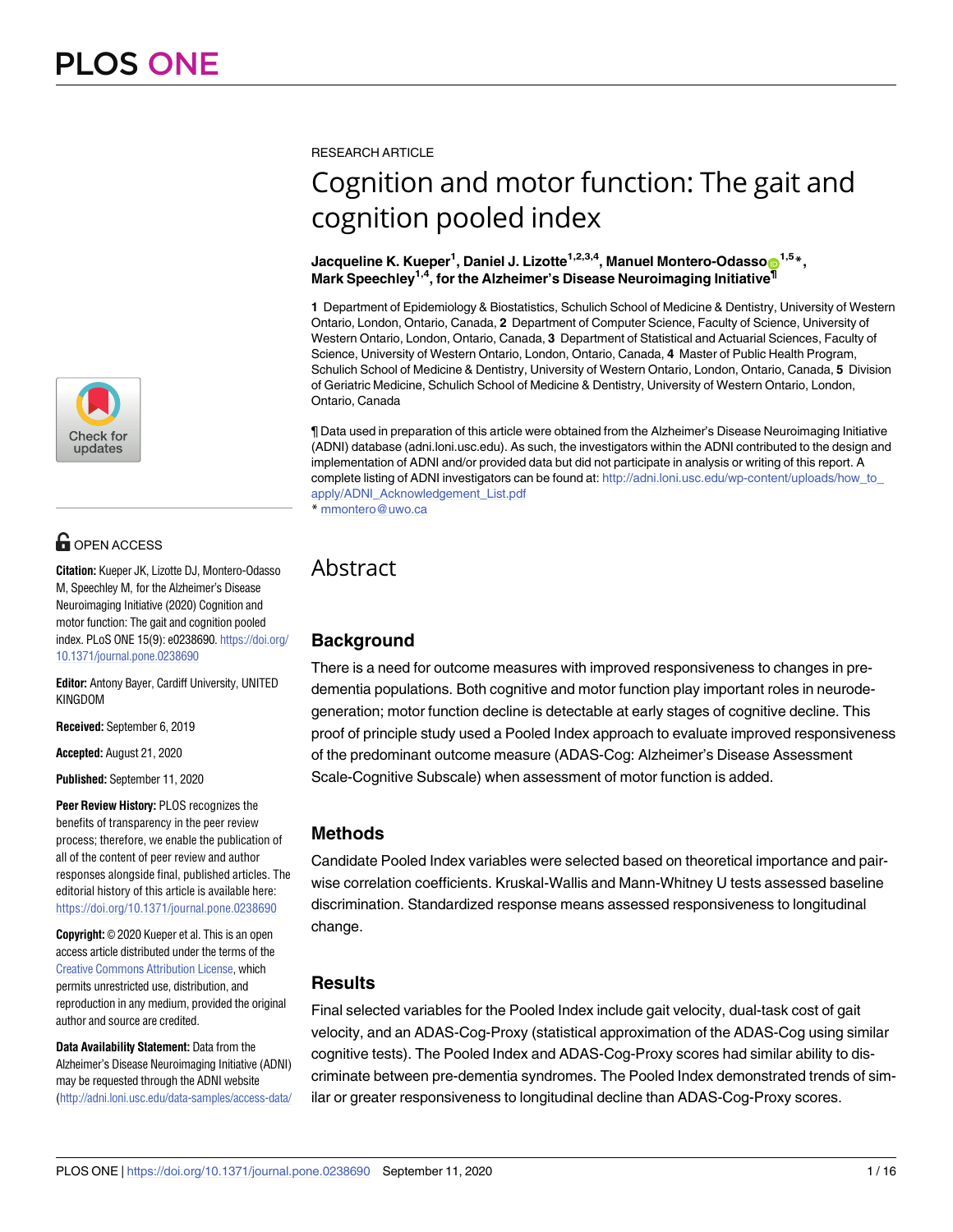<span id="page-1-0"></span>). Data from the Gait and Brain study cannot be shared publicly because the study is still ongoing and the data contain personal health information. This restriction has been imposed by the ethics board of the University of Western Ontario. Data access queries can be directed to Yanina Sarquis-Adamson (contact via [Yanina.](mailto:Yanina.SarquisAdamson@sjhc.london.on.ca)

[SarquisAdamson@sjhc.london.on.ca](mailto:Yanina.SarquisAdamson@sjhc.london.on.ca)). The authors of the present study had no special access privileges in accessing the underlying data which other researchers would have.

**Funding:** This work was supported by the Early Research Award (PI MMO) and the Alzheimer Foundation of London and Middlesex Master's Scholarship in Alzheimer-Related Research to JKK. The Gait and Brain Study is funded by an operating grant from the Canadian Institutes of Health and Research (CIHR, MOP 211220) and a CIHR Project Grant (PJT 153100). Dr. Montero-Odasso's program in "Gait and Brain Health" is supported by grants from the CIHR, the Ontario Ministry of Research and Innovation, the Ontario Neurodegenerative Diseases Research Initiative, the Canadian Consortium on Neurodegeneration in Aging, and by the Department of Medicine Program of Experimental Medicine Research Award, the University of Western Ontario. The funders involved in setting up and maintaining the ADNI national database, where we obtained our data, are listed in the Acknowledgements. Neither ADNI nor its funders, some of which were commercial, have had any communication with us related to or influencing the specifics of our project. Their funding of ADNI does not alter our adherence to PLOS ONE policies on sharing data and materials.

**Competing interests:** No authors have competing interests.

#### **Conclusion**

Adding motor function assessments to the ADAS-Cog may improve responsiveness in predementia populations

## **Introduction**

The Alzheimer's Disease (AD) Assessment Scale–Cognitive Subscale (ADAS-Cog) was developed in 1984 to assess cognitive dysfunction in AD [[1](#page-12-0)]. The ADAS-Cog subsequently became a widely adopted outcome measure for assessing efficacy in clinical trials of antidementia treatments and is still used today. Multiple studies have reported relationships between cognitive and motor function in pre-dementia syndromes  $[2-7]$  $[2-7]$  $[2-7]$ . There is a need for outcome measures that reflect these advancements and are more responsive for present research settings, while maintaining compatibility with historical measurement techniques.

Pre-dementia syndromes such as mild cognitive impairment (MCI) involve decreased cognitive functioning of memory, language, and judgement, with decrements in between normal or expected age-associated cognitive decline and serious cognitive and functional deficits seen with dementia [\[8,9\]](#page-13-0). There are concerns about the responsiveness of the ADAS-Cog at predementia stages of disease  $[10-13]$ . Responsiveness is a form of validity defined as the ability to detect change  $[14-17]$ . Change can be contextualized using three aspects: group versus individual level of measurement, between-person versus within-person comparison, and the type of change one is interested in detecting [\[14\]](#page-13-0). The responsiveness of any outcome measure is population and context specific; although the ADAS-Cog performs well for studies of dementia it does not meet the needs of studies earlier in the natural history of disease progression [\[14,16\]](#page-13-0).

Responsiveness can be affected by measurement properties such as floor and ceiling effects of individual items. Accordingly, several modifications have improved ADAS-Cog responsiveness, including alternative scoring, removing tasks, and adding assessments of delayed recall, executive function, and activities for daily living  $[10-12,18-23]$ . An important property when modifying an outcome measure is backward compatibility as this allows the direct comparison of novel study results with previous literature based on the original measure. An advantage of maintaining backwards compatibility with the ADAS-Cog is the ability to compare results with the vast amount of previously conducted literature that uses this 'de-facto' gold standard measure.

Since the time of ADAS-Cog development, research has found motor function decline plays an important role in dementia and pre-dementia syndromes [[24](#page-13-0),[25\]](#page-13-0). Motor function tests help assess aspects of severity or stage of dementia not captured by purely cognitive tests [\[24,25\]](#page-13-0). Performance on tests such as quantitative gait assessment has been associated with cognitive status, changes in cognition over time, and incident dementia [[1,](#page-12-0)[26](#page-13-0)–[34\]](#page-14-0). Furthermore, combined cognitive and gait impairments are more strongly associated with risk of cognitive decline and conversion to dementia than either component alone [\[31,35](#page-14-0)]. Dual-task gait performance (walking while simultaneously performing a cognitive task) has been associated with cognitive ability, different pre-dementia syndromes, and incident dementia [[33,36,37\]](#page-14-0). The magnitude of change in gait during dual-tasking can be expressed as a dual-task gait cost (DTC), which adjusts for an individual's baseline gait characteristics [[38](#page-14-0)]. Importantly, the ability to maintain gait control while using cognitive resources underlies the ability to safely perform daily activities required for independent living [[39](#page-14-0)]. Our literature review of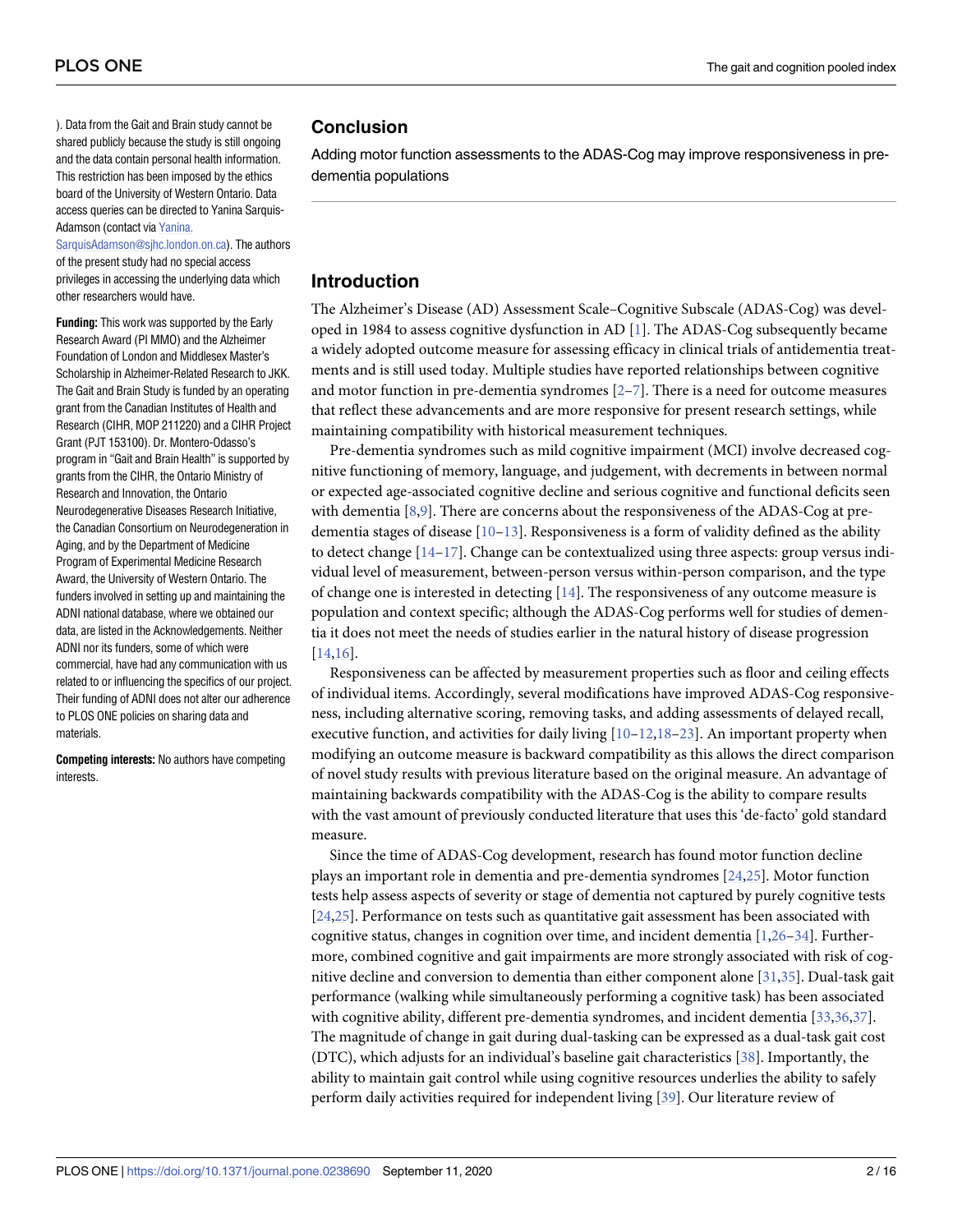<span id="page-2-0"></span>modifications made to the ADAS-Cog since its development did not find any revisions whereby motor function or DTC assessments were added to the ADAS-Cog [[13](#page-13-0)]. The overall aim of our study was to assess whether motor function assessments can be a helpful addition to cognitive outcome measures for detecting pre-dementia syndrome progression.

We hypothesized that adding assessments of motor function to the ADAS-Cog would improve responsiveness among older adults with pre-dementia syndromes. Our objectives were 1) to develop an outcome measure using a pooled index approach that includes quantitative gait and DTC assessments and is backwards-compatible to the ADAS-Cog and, 2) compare the responsiveness of the ADAS-Cog and the Pooled Index to group-level betweenperson differences in stage of pre-dementia disease progression at one point in time (baseline discrimination), and 3) compare the responsiveness of the ADAS-Cog, the Pooled Index, and different combinations of items to group-level within-person measured change over time in a pre-dementia sample (longitudinal decline).

#### **Methods**

We searched for a database containing ADAS-Cog scores, quantitative gait assessments, and prospectively measured conversion to dementia across different cognitive subgroups at baseline. Because we did not locate a database with all required items, we accessed two partially overlapping datasets that together had the required variables and developed a statistical model that approximated the ADAS-Cog, the 'ADAS-Cog-Proxy'.

#### **Study populations**

**The Gait and Brain Study.** The Gait and Brain Study is an ongoing prospective cohort (clinicaltrial.gov identifier: NCT03020381) designed to determine whether quantitative gait deficits can predict cognitive and mobility decline, falls, and progression to dementia among community-dwelling older adults. Study details have been described elsewhere [\[31,33,40](#page-14-0)]. The study was approved by the University of Western Ontario Health Sciences Research Ethics Board (approval number: 17200), and written informed consent was obtained from participants at the time of enrollment. Participant recruitment began in 2007 from geriatric and memory clinics at hospitals affiliated with the University of Western Ontario in London, Ontario. Inclusion criteria were 65 to 85 years old, able to walk 10 meters without assistance, and absence of dementia. Exclusion criteria were lack of English proficiency, Parkinsonism or other neurological disorder affecting motor function, musculoskeletal disorders or joint replacements that affect gait performance (clinician-assessed), use of psychotropics that can influence motor performance, and major depression. At baseline, eligible participants were divided into three diagnostic categories based on performance in cognitive testing and clinical evaluation. The Normal Cognition (NC) group had normal age-, sex-, and education-adjusted scores on the Mini-Mental State Examination (MMSE) [\[41\]](#page-14-0) and Montreal Cognitive Assessment (MoCA) [\[42](#page-14-0)] based on standardized norms that account for age, sex, and education [[43](#page-14-0)]. Subjective Cognitive Impairment (SCI) criteria were the same as that for NC, except patients reported persistent decline in cognition that was not explainable by an acute event, and answered yes to both, "Do you feel like your memory or thinking is becoming worse?" and "Does this concern you?". As described in the study protocol and following work [\[36,44](#page-14-0)], Mild Cognitive Impairment (MCI) was based on Petersen criteria [[9](#page-13-0)] and included 1) a score of 0.5 on the Clinical Dementia Rating (CDR) Scale, 2) subjective cognitive complaints, 3) measured cognitive impairment in memory, executive function, attention, and/or language defined as scores 1.5 SD below expected performance based on published norms for age, sex, and education [[43](#page-14-0)], 4) intact Lawton-Brody Activities of Daily Living, and 5) absence of dementia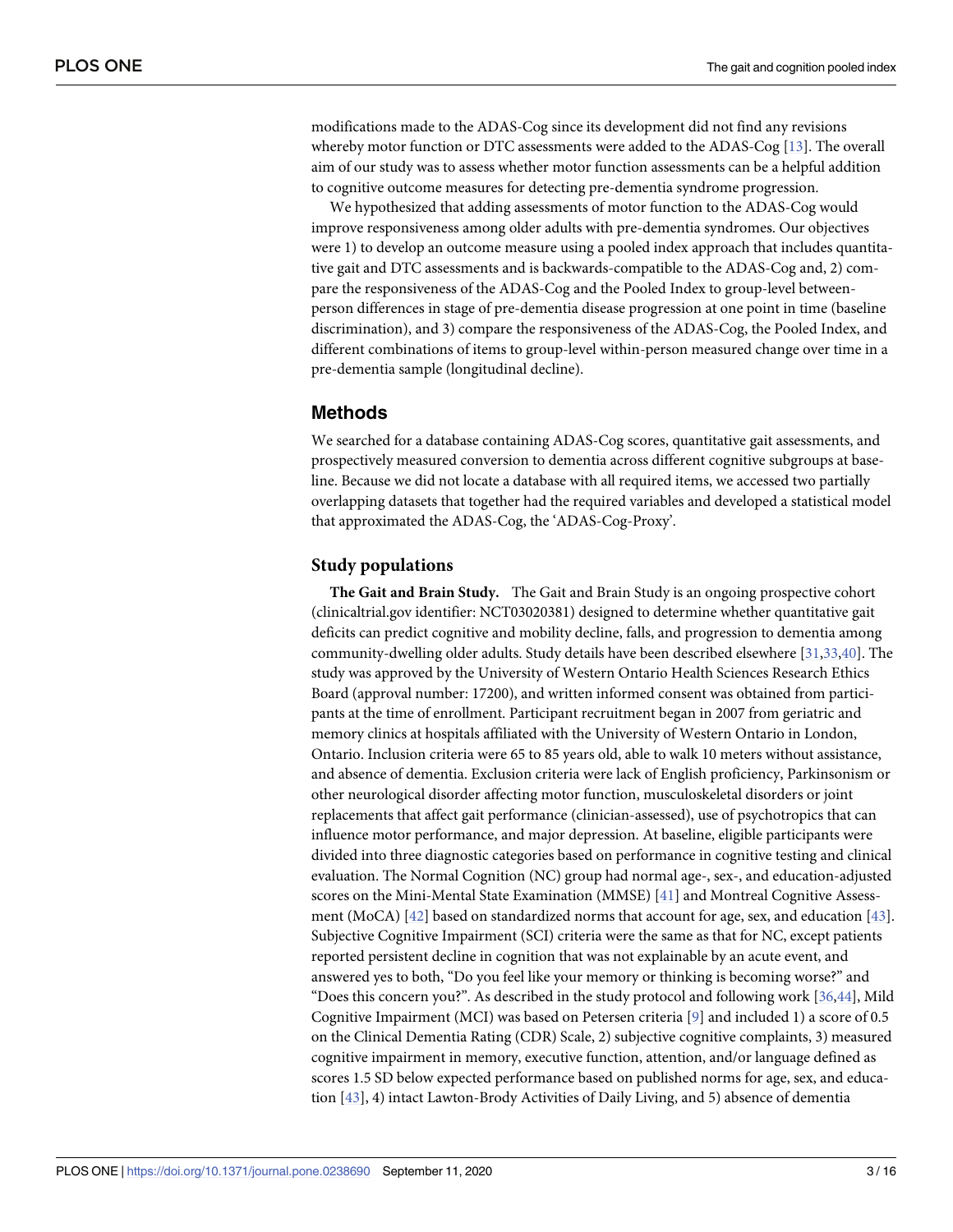<span id="page-3-0"></span>determined by a specialized clinician and based on Diagnostic and Statistical Manual of Mental Disorders version IV-TR criteria.

**The Alzheimer's Disease Neuroimaging Initiative.** The Alzheimer's Disease Neuroimaging Initiative (ADNI) is a multi-phase study that began in 2003 as a public-private study partnership with the primary goal of testing whether neuroimaging, biological, and clinical assessments can be combined to measure progression from MCI to early AD (*adni*.*loni*.*usc*. *edu*). Study sites are located throughout North America. We used data from the first phase, ADNI1; detailed information on ADNI1 can be found at *www*.*[adni-info](http://www.adni-info.org/)*.*org*. Because ADNI1 collected the ADAS-Cog as well as several of the same cognitive measures administered in the Gait and Brain Study, ADNI1 data were used to develop a predictive model that estimates ADAS-Cog scores (ADAS-Cog-Proxy) that would have been collected in the Gait and Brain Study. ADNI1 data was downloaded on October 26, 2016. General inclusion criteria: Hachinski Score less than or equal to 4, age 55–90 years, stability of ADNI-permitted medications for 4 weeks, Geriatric Depression Scale under 6, study partner with 10 hours or more per week contact to accompany the participant to visits, visual and auditory acuity adequate for neuropsychological testing, good general health, sterile or two years past childbearing potential for women, willing and able to complete a three year imaging study, completed six grades of education or has good work history, fluent English or Spanish speaking ability, commitment to Neuroimaging and no medical contraindications to MRI, agrees to DNA for ApoE testing and banking and to blood and urine for biomarkers, and not enrolled in other trials or studies [\[45\]](#page-14-0).

#### **Measures**

**Cognition.** The process from ADAS-Cog-Proxy model development in ADNI1 to score estimation for participants in the Gait and Brain Study is described in detail in the S1 [Appen](#page-11-0)[dix.](#page-11-0) Briefly, a predictive model developed with ADNI1 data was used to obtain ADAS-Cog-Proxy scores. The outcome was ADAS-Cog score; candidate covariates were cognitive tests present in both ADNI1 and the Gait and Brain Study (MMSE, Rey Auditory Verbal Learning Test, CDR- Sum of Boxes, Digit Span Forward, Digit Span backward, Trail Making Test A, and Trail Making Test B). Linear Regression and Generalized Additive Model (GAM) predictive models were considered [\[46,47\]](#page-14-0). Candidate models were constructed in a development subset of baseline ADNI1 data, using different combinations of candidate covariates. Preliminary accuracy was assessed in the development subset as the percentage of participants with a predicted ADAS-Cog-Proxy score within three points of their observed ADAS-Cog score. Three points is considered a clinically significant change [\[48\]](#page-14-0). The best candidate ADAS-Cog-Proxy predictive model was selected based on preliminary accuracy estimates and on similarity of the measurement domains captured by covariates to the ADAS-Cog. Final model accuracy was estimated in a separate testing subset of ADNI1 data.

To allow all participants in the Gait and Brain Study to have an ADAS-Cog-Proxy GAM score, Multivariate Imputation by Chained Equations (MICE) was used to impute missing GAM covariate values [[49,50\]](#page-14-0). Five imputed datasets were created; the ADAS-Cog-Proxy GAM was applied to each, and the mean of the five estimated scores for each participant was taken as their final ADAS-Cog-Proxy GAM score. MICE and estimation of ADAS-Cog-Proxy GAM scores for participants in the Gait and Brain Study was repeated for baseline, 6, 12, 24, 36, and 48 month follow-up visits. Additional details are in Table B of the S1 [Appendix.](#page-11-0)

**Motor function.** We evaluated quantitative gait performance using an electronic walkway system (GAITRite™) [[51](#page-14-0)]; participants walk along the walkway and several gait measurements are taken. To avoid measuring acceleration and deceleration phases, start and end points were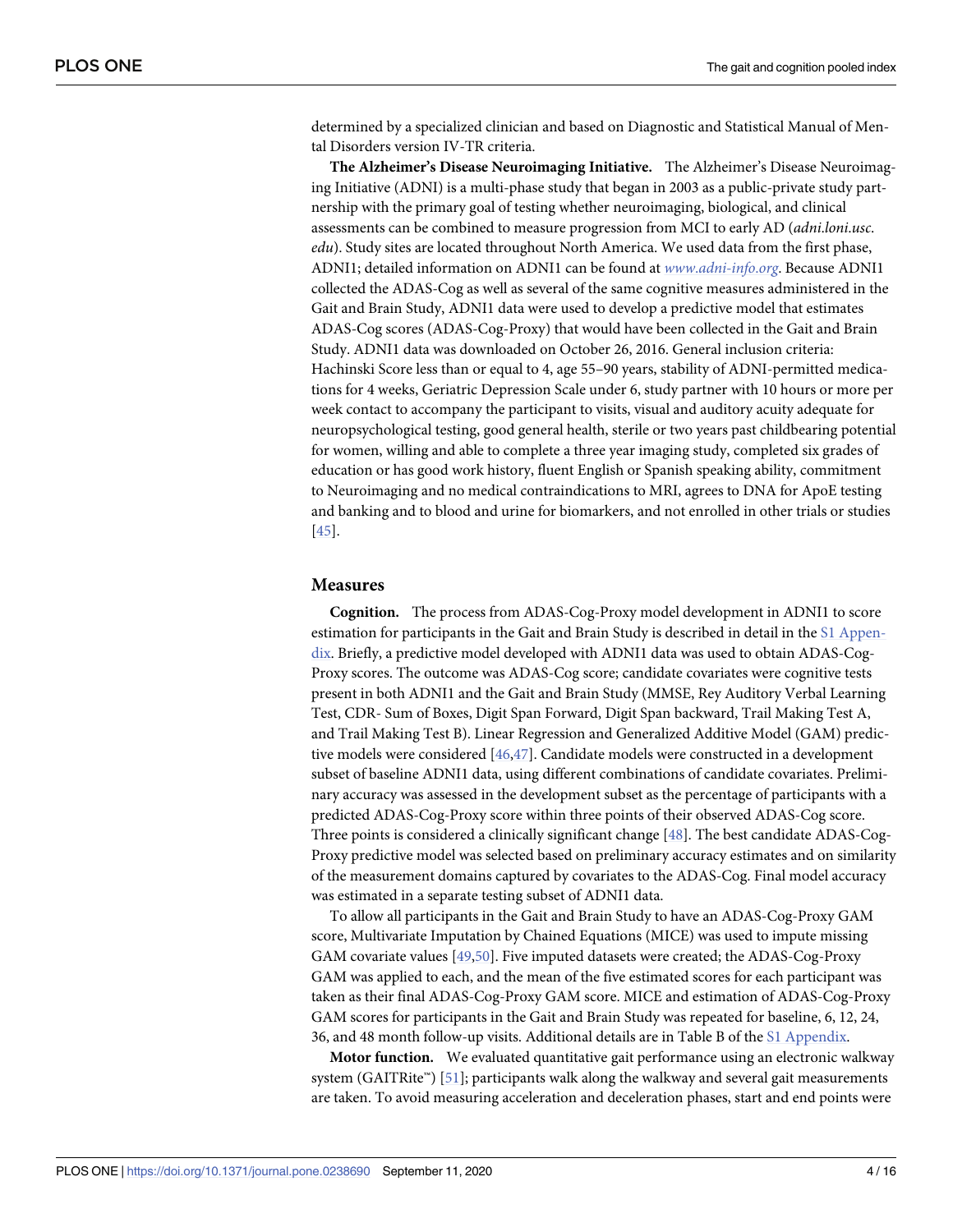<span id="page-4-0"></span>marked one metre away from the boundaries of a six metre recording distance. Participants were asked to walk as they usually would, and average values across the recording distance were used. Four testing conditions were performed, including one single-task and three dualtask conditions (see below). The following spatio-temporal gait parameters were considered based on prominence and utility in previous research: velocity, stride time, step time, stride length, step length, double support time, swing time, stride width, stride velocity, and cadence. The coefficient of variation ( $\frac{Standard\ Deviation(SD)}{Mean \times 100}$ ) allows direct comparison of variability across var-iables measured using different units, [\[52\]](#page-14-0) and was calculated for all parameters except velocity.

**Motor-cognitive performance.** Simultaneous assessment of motor and cognitive functioning was done using the same electronic walkway as for motor function measurements, but participants were asked to perform cognitive tasks while walking. We assessed the three dualtask gait conditions of walking while: i) counting backwards from 100 by ones, ii) counting backwards from 100 by sevens, and iii) naming animals. Participants were not instructed to prioritize either the cognitive or the walking task. DTC was calculated for velocity, stride time,

prioritize cities the coefficient of variation, using the formula  $\left[\frac{\text{(Single–task condition)}\atop \text{single–task condition}}\right]$ � 100 [\[36\]](#page-14-0). These three parameters were selected based on literature supporting their importance in dementia and pre-dementia syndromes [[25](#page-13-0),[33,36,40\]](#page-14-0).

**Baseline descriptive statistics.** Participant characteristics summarized for the two datasets included demographics (age, education, sex), medication count, comorbidity count, depressive symptoms (Geriatric Depression Scale [\[53\]](#page-14-0), physical activity, Activities of Daily Living (Lawton-Brody Scale, Instrumental and Basic [\[54\]](#page-15-0), Cognition [[1](#page-12-0)] or ADAS-Cog-Proxy, MoCA [\[42\]](#page-14-0), MMSE [\[41\]](#page-14-0), CDR-SB [[55](#page-15-0)], Rey Auditory Verbal Learning Test [\[56\]](#page-15-0), Trail Making Test A and B [[57](#page-15-0)], gait (velocity, stride time, strive time coefficient of variation [[25](#page-13-0)[,33,](#page-14-0)[2\]](#page-12-0)), and dual-task gait (gait velocity with counting, stride time with serial sevens, stride time with naming animals [[25](#page-13-0), [33](#page-14-0), [2](#page-12-0)]).

#### **Analyses**

**Pooled index development.** Our outcome measure was developed as a Pooled Index, which allows source variables with different scoring ranges to be combined into a single summary score while maintaining the ability to use each of the source variables individually [\[58–](#page-15-0) [60\]](#page-15-0). Including up to six component variables with low pairwise correlations in a PI is recommended for covering important measurement domains and reducing variability of final PI scores  $[17-19]$ . We split our candidate components into three categories that have evidence of importance for pre-dementia and dementia syndromes and required at least one variable from each of the categories to be included in the Pooled Index: cognition, motor function, and motor-cognitive performance. After recoding variables so that higher values indicated greater dysfunction, Pooled Index scores were obtained by calculating Z-scores for each variable  $Z = \frac{(observation, 1, 2, 3D)}{SD}$ , and then averaging those Z-scores [[58,60\]](#page-15-0). When individual Pooled Index variables have low pairwise correlations, the SD of the combined score decreases as the number of source variables increases, which increases the detectable signal relative to noise or variability [[59,60\]](#page-15-0). Variable selection for our Pooled Index was thus guided by low pairwise correlation coefficients, aided by theoretical considerations. An overview of our process is in [Fig](#page-5-0) 1. To create the Pooled Index we first assessed pairwise correlations between the ADAS-- Cog-Proxy GAM scores and each of the single-task gait and DTC variables. Variables were retained when  $|rho| < 0.2$  or when  $|rho| = 0.2$  to 0.4 with evidence supporting that parameter's involvement in dementia or pre-dementia syndromes.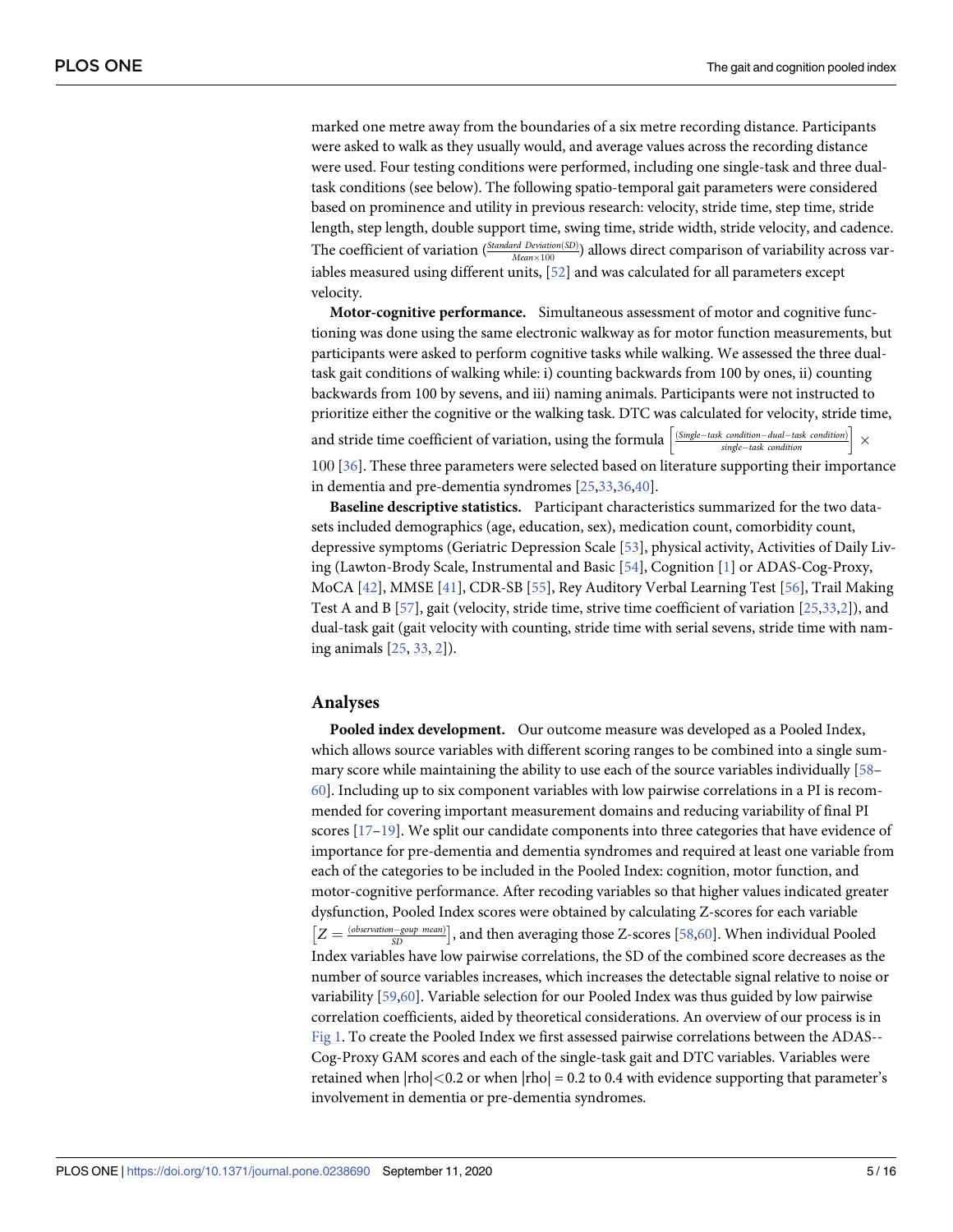<span id="page-5-0"></span>

**[Fig](#page-4-0) 1. Overview of pooled index development.** NC = Normal Cognition, SCI = Subjective Cognitive Impairment, MCI = Mild Cognitive Impairment. <https://doi.org/10.1371/journal.pone.0238690.g001>

Pairwise correlation coefficients were calculated for all retained single-task gait and DTC variables. In looking for at least one weakly intercorrelated pair, when numerical considerations were similar, we consulted literature on the involvement of the candidate variables in pre-dementia or dementia syndromes. When numerical and theoretical criteria were similar, box plots were created to assess which, if any, of the contending gait and DTC variables demonstrated a stepwise progression from NC to SCI to MCI diagnostic categories. Scatterplots were used to rule out strong non-linear relationships. Because most of the reduction in pooled SD occurs up to about six variables and diminishes thereafter, we focused our attention on finding a relatively small number of variables rather than the largest number possible. Finally, ease of assessment was a final pragmatic consideration for both individual variables and the Pooled Index as a whole.

**Responsiveness.** To assess whether motor function assessments improve responsiveness to changes in pre-dementia syndromes, we compared the Pooled Index to the ADAS-Cog-Proxy, which is standing in for the 'gold standard' original version of this cognitive outcome measure. Larger responsiveness test statistics suggest better detection of change.

Due to skewness and small sample sizes non-parametric tests were used to evaluate responsiveness to baseline discrimination. Kruskal-Wallis tests were used to assess whether the ADAS-Cog-Proxy and Pooled Index could detect a significant difference among the diagnostic categories of NC, SCI, and MCI. Mann-Whitney U tests were used to assess all pairwise comparisons.

 $S$ Standardized Response Means  $\int$ SRM  $=$   $\frac{mean \ difference \ score}{SD \ of \ the \ difference \ score}$ were used to assess responsiveness to longitudinal change over 6 to 48 months of follow-up for the Pooled Index, the ADAS-- Cog-Proxy, and the ADAS-Cog-Proxy combined with individual Pooled Index components. Standardization was always performed with respect to the baseline distribution of participants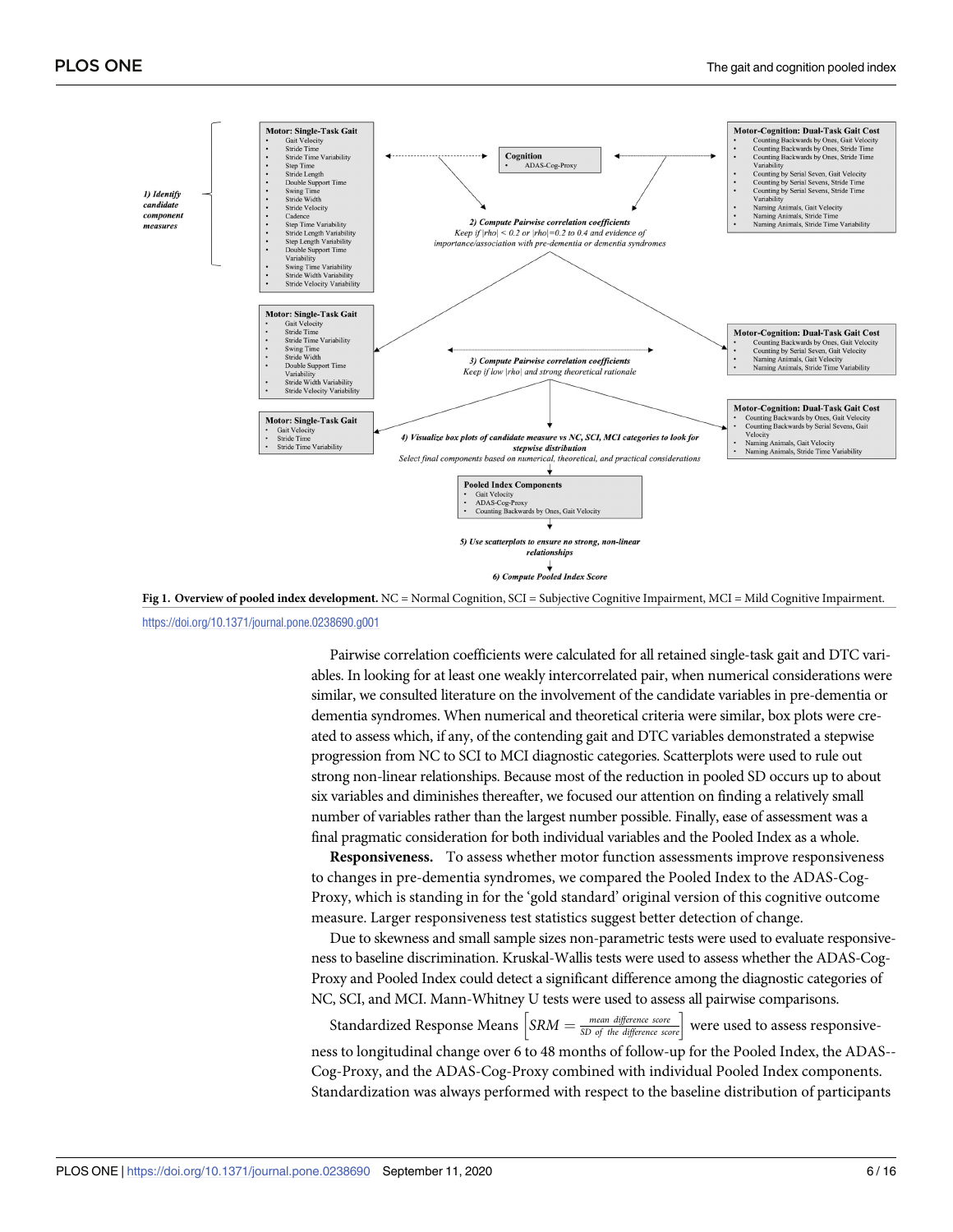<span id="page-6-0"></span>present at the follow-up visit of interest. Ninety-five percent bootstrap confidence intervals based on 1000 iterations of sampling with replacement were computed for the ADAS-Cog-Proxy GAM scores and for the Pooled Index.

*Secondary analysis*. SRMs and 95% bootstrap confidence intervals were calculated for the MMSE as a secondary analyses and used as a final comparison metric.

All analyses were conducted with RStudio, version 1.0.136 [\[61\]](#page-15-0).

#### **Results**

A total of 109 participants from the Gait and Brain Study were used to develop our Pooled Index and assess responsiveness. Baseline Gait and Brain Study characteristics can be found in [Table](#page-7-0) 1. One participant with SCI did not have single-task gait recorded at baseline and was omitted from analyses. Participants who converted to dementia were included for time points prior to their dementia diagnosis. Two participants converted by six months of follow-up, one by 12 months, four by 24 months, and one by 36 months.

To develop the ADAS-Cog-Proxy, 573 participants from ADNI 1 were used; baseline ADNI1 characteristics can be found in [Table](#page-9-0) 2.

#### **ADAS-Cog-Proxy**

The best candidate model was a GAM with three covariates: Rey Auditory Verbal Learning Test (RAVLT), the MMSE, and the CDR-Sum of Boxes. Cognitive domains assessed by these measures overlap with the ADAS-Cog; adding more less similar cognitive assessments did not meaningfully improve GAM performance. Model accuracy on the ADNI1 testing subset was 69% of participant scores predicted within three points and 88% within five points of observed ADAS-Cog scores. A summary of ADAS-Cog-Proxy GAM development is in the [S1](#page-11-0) [Appendix.](#page-11-0)

A summary of the number of missing GAM covariates imputed using MICE is in Table B of the S1 [Appendix](#page-11-0).

#### **Gait and cognition Pooled Index**

Variables selected for the Pooled Index included the ADAS-Cog-Proxy, gait velocity, and DTC for gait velocity with the secondary task of counting backwards from 100 by ones [\(Fig](#page-5-0) 1). Pairwise correlation coefficients ranged from 0.27 to 0.32.

#### **Baseline discrimination**

Both the ADAS-Cog-Proxy and the Pooled Index showed an overall statistically significant difference in mean ranks across the three diagnostic categories (ADAS-Cog-Proxy: *H*(2) = 24.13; PI: *H*(2) = 22.36, both *P<*0.001). Statistically significant pairwise comparisons were found for SCI versus MCI (ADAS-Cog-Proxy: *U* = 331, *P* = 0.0002; PI: *U* = 348, *P* = 0.0009) and NC versus MCI (ADAS-Cog-Proxy: *U* = 153, *P* = 0.0002; PI: *U* = 148, *P* = 0.0001), but not NC versus SCI diagnostic categories (ADAS-Cog-Proxy: *U* = 93, *P* = 0.41; PI: *U* = 75, *P* = 0.17).

#### **Longitudinal change**

All SRMs are in [Table](#page-10-0) 3. In terms of point estimates, the full Pooled Index demonstrated better responsiveness than the ADAS-Cog-Proxy GAM scores for 6 and 48 months, but not 36 months of follow-up. For 12 and 24 months the ADAS-Cog-Proxy GAM scores detected overall improvement, while the Pooled Index detected almost no change. Adding only gait velocity to the ADAS-Cog-Proxy using a Pooled Index approach consistently increased responsiveness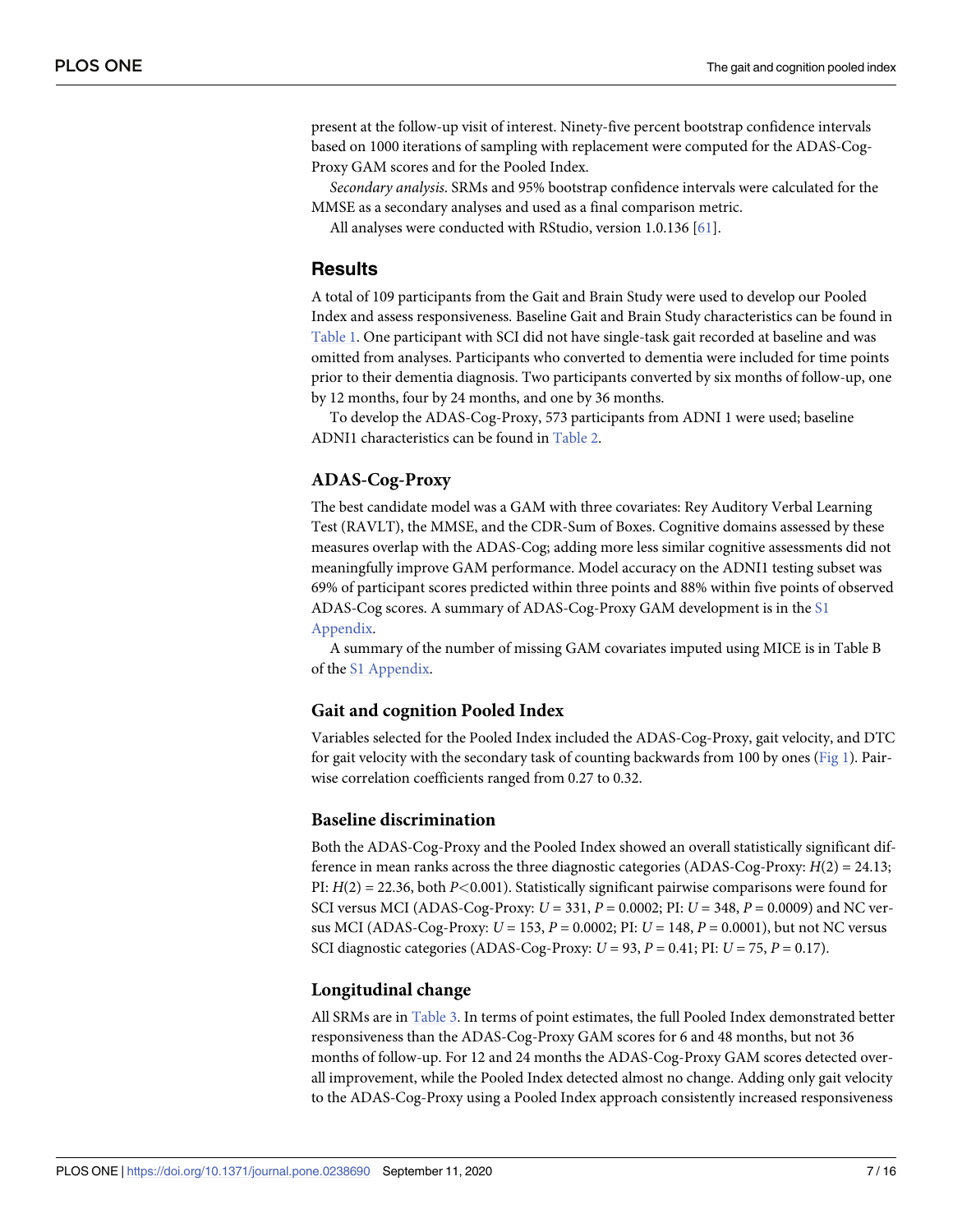| Characteristic Mean (SD) Minimum, Maximum Number of missing values<br>(if applicable) unless otherwise specified | Overall <sup>a</sup> | Normal<br>Cognitionb | <b>Subjective Cognitive</b><br>Impairment <sup>c</sup> | <b>Mild Cognitive</b><br>Impairment <sup>d</sup> |
|------------------------------------------------------------------------------------------------------------------|----------------------|----------------------|--------------------------------------------------------|--------------------------------------------------|
| Age (years)                                                                                                      | 74.22 (6.33)         | 73.50 (4.58)         | 70.00 (4.59)                                           | 75.36 (6.52)                                     |
|                                                                                                                  | 63.00, 92.00         | 67.00, 82.00         | 65.00, 85.00                                           | 63.00, 92.00                                     |
| Education (years)                                                                                                | 13.85(2.92)          | 16.33(3.06)          | 14.42 (2.81)                                           | 13.33 (2.74)                                     |
|                                                                                                                  | 6.00, 20.00          | 10.00, 20.00         | 10.00, 20.00                                           | 6.00, 20.00                                      |
| Sex                                                                                                              |                      |                      |                                                        |                                                  |
| Female n (%)                                                                                                     | 58 (53)              | 7(58)                | 15(79)                                                 | 36 (49)                                          |
| Male                                                                                                             | 51                   | 5                    | $\overline{4}$                                         | 42                                               |
| Medications (#)                                                                                                  | 7.62(4.52)           | 6.42(4.06)           | 6.53(5.26)                                             | 8.06 (4.37)                                      |
|                                                                                                                  | 0, 21                | 2, 16                | 0, 21                                                  | 0, 21                                            |
| Comorbidities (#)                                                                                                | 6.06(2.85)           | 4.33(1.44)           | 4.79 (2.02)                                            | 6.64(2.98)                                       |
|                                                                                                                  | 0,13                 | 2,7                  | 1, 8                                                   | 0, 13                                            |
| Geriatric Depression Scale                                                                                       | 2.35(2.14)           | 1.60(1.14)           | 2.25(1.89)                                             | 2.40(2.21)                                       |
|                                                                                                                  | 0, 10                | 0, 3                 | 1, 5                                                   | 0, 10                                            |
|                                                                                                                  | 22                   | 7                    | 15                                                     | $\boldsymbol{0}$                                 |
| General Physical Activity Level                                                                                  |                      |                      |                                                        |                                                  |
| Vigorous: n (%)                                                                                                  | 63 (58)              | 6(50)                | 13(68)                                                 | 44 (56)                                          |
| Moderate: n (%)                                                                                                  | 29(27)               | 5(42)                | 4(21)                                                  | 20(26)                                           |
| Seldom: n (%)                                                                                                    | 16(25)               | 1(8)                 | 2(11)                                                  | 13(17)                                           |
| Missing: n                                                                                                       | $\mathbf{1}$         | $\mathbf{0}$         | $\overline{0}$                                         | $\mathbf{1}$                                     |
| Instrumental Activities of Daily Living                                                                          | 7.69(0.94)           | 8.00(0.00)           | 7.75(0.50)                                             | 7.67(0.99)                                       |
|                                                                                                                  | 2, 8                 | 8,8                  | 7, 8                                                   | 2, 8                                             |
|                                                                                                                  | 22                   | $\overline{7}$       | 15                                                     | $\Omega$                                         |
| Basic Activities of Daily Living                                                                                 | 0.42(0.97)           | 0.80(0.84)           | 0.75(0.96)                                             | 0.38(0.98)                                       |
|                                                                                                                  | 0, 5                 | 0, 2                 | 0, 2                                                   | 0, 5                                             |
|                                                                                                                  | 22                   | 7                    | 15                                                     | $\mathbf{0}$                                     |
| ADAS-Cog-Proxy                                                                                                   | 9.46(2.34)           | 7.59(1.32)           | 7.96(1.93)                                             | 10.11(2.24)                                      |
|                                                                                                                  | 3, 16                | 4, 9                 | 3, 12                                                  | 5, 16                                            |
| Montreal Cognitive Assessment                                                                                    | 24.45 (3.82)         | 27.25 (1.48)         | 27.89 (2.45)                                           | 23.18 (3.60)                                     |
|                                                                                                                  | 12, 30               | 24, 30               | 21, 30                                                 | 12, 30                                           |
| Mini-Mental State Examination                                                                                    | 27.74 (2.52)         | 28.83 (1.80)         | 28.89 (1.45)                                           | 27.29 (2.69)                                     |
|                                                                                                                  | 18, 30               | 24, 30               | 24, 30                                                 | 18, 30                                           |
| Clinical Dementia Rating Scale                                                                                   | 0.99(0.89)           | 0.0(0.0)             | NA                                                     | 1.07(0.88)                                       |
|                                                                                                                  | 0.0, 4.0             | 0.0, 0.0             | NA                                                     | 0.0, 4.0                                         |
|                                                                                                                  | 68                   | 9                    | 19                                                     | 40                                               |
| Rey Auditory Verbal Learning Test (3 trials)                                                                     | 17.20(5.35)          | 23.40 (5.18)         | 24.75 (6.65)                                           | 16.34(4.71)                                      |
|                                                                                                                  | 8.0, 33.0            | 19.0, 32.0           | 17.0, 33.0                                             | 8.0, 28.0                                        |
|                                                                                                                  | 29                   | 7                    | 15                                                     | 7                                                |
| Gait Velocity (cm/s)                                                                                             | 108.40               | 124.80               | 114.10                                                 | 104.60                                           |
|                                                                                                                  | 21.27                | 15.78                | 17.59                                                  | 21.47                                            |
|                                                                                                                  | 57.27, 165.2         | 99.65, 155.80        | 82.17, 141.00                                          | 57.27, 165.20                                    |
|                                                                                                                  | 1                    | $\boldsymbol{0}$     | $\boldsymbol{0}$                                       | $\boldsymbol{0}$                                 |
| Stride Time (s)                                                                                                  | 1.14(0.10)           | 1.11(0.08)           | 1.10(0.08)                                             | 1.16(0.10)                                       |
|                                                                                                                  | 0.93, 1.41           | 0.95, 1.20           | 0.97.0, 1.26                                           | 0.93, 1.41                                       |
|                                                                                                                  | $\mathbf{1}$         | $\boldsymbol{0}$     | $\mathbf{1}$                                           | $\boldsymbol{0}$                                 |

#### <span id="page-7-0"></span>**[Table](#page-6-0) 1. Gait and Brain Study baseline characteristics.**

(*Continued*)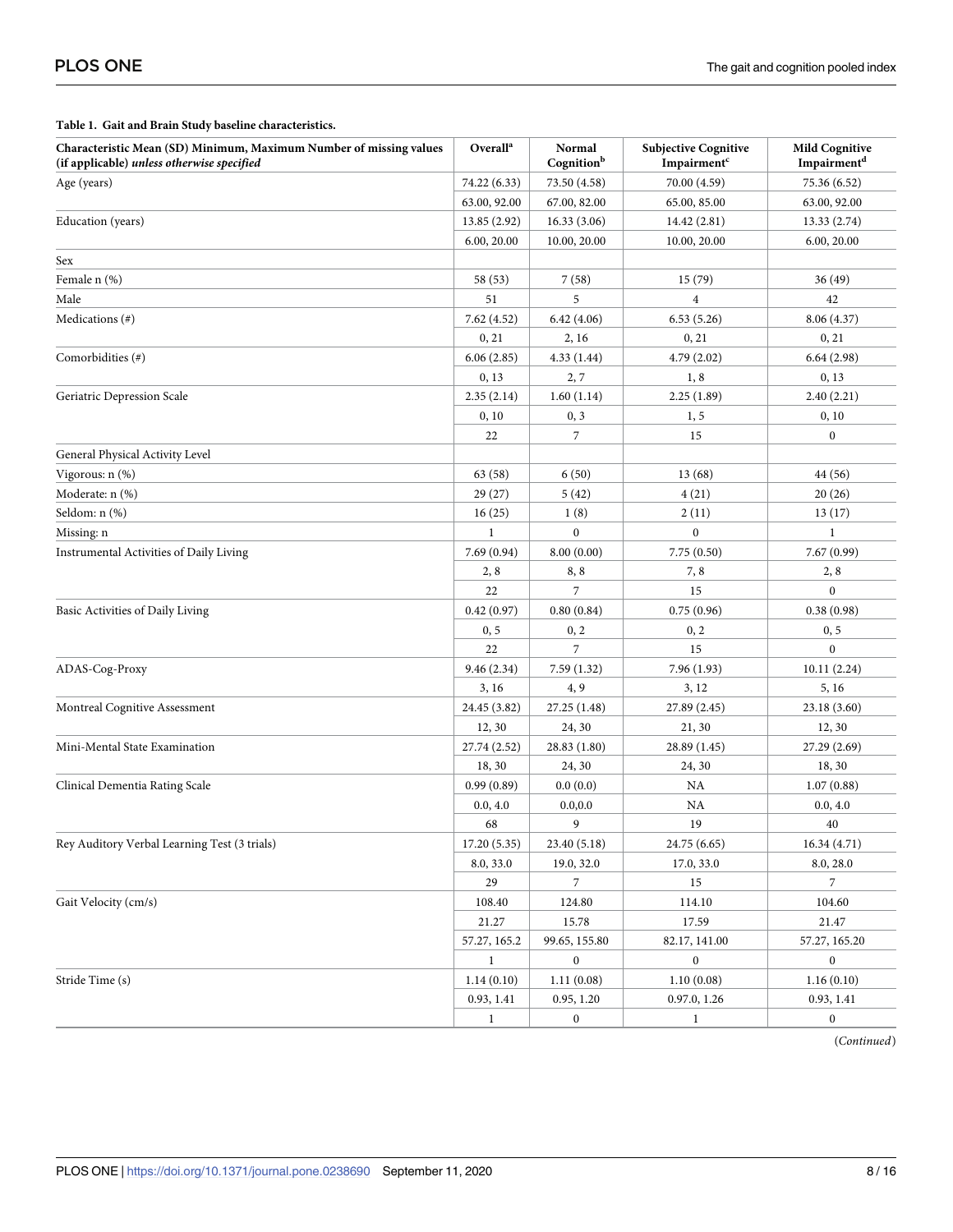#### **Table 1.** (Continued)

| Characteristic Mean (SD) Minimum, Maximum Number of missing values<br>(if applicable) unless otherwise specified | Overall <sup>a</sup>  | Normal<br>Cognition <sup>b</sup> | <b>Subjective Cognitive</b><br>Impairment <sup>c</sup> | <b>Mild Cognitive</b><br>Impairment <sup>d</sup> |
|------------------------------------------------------------------------------------------------------------------|-----------------------|----------------------------------|--------------------------------------------------------|--------------------------------------------------|
| Stride Time Coefficient of Variation (CV) (%)                                                                    | 2.47(1.48)            | 2.08(0.76)                       | 2.49(2.02)                                             | 2.53(1.43)                                       |
|                                                                                                                  | 0.62, 9.73            | 1.14, 4.04                       | 1.16, 9.73                                             | 0.62, 7.89                                       |
|                                                                                                                  |                       | $\Omega$                         |                                                        | $\Omega$                                         |
| Dual-Task Gait Velocity Cost with Counting (%)                                                                   | 5.51(10.68)           | 3.10(11.52)                      | 2.58(5.48)                                             | 6.55(11.35)                                      |
|                                                                                                                  | $-16.04, 34.61$       | $-8.16, 34.61$                   | $-11.05, 10.82$                                        | $-16.04, 31.12$                                  |
|                                                                                                                  |                       | $\Omega$                         |                                                        | $\Omega$                                         |
| Dual-Task Stride Time Cost with Serial Sevens (%)                                                                | $-16.93$<br>(18.42)   | $-24.06(29.08)$                  | $-8.23(9.87)$                                          | $-17.86(17.37)$                                  |
|                                                                                                                  | $-75.93, 6.30$        | $-75.93, 3.74$                   | $-38.54, 2.74$                                         | $-69.50, 6.30$                                   |
|                                                                                                                  | 3                     | $\Omega$                         |                                                        | 2                                                |
| Dual-Task Stride Time CV Cost with Naming Animals (%)                                                            | $-133.40$             | $-214.80$                        | $-44.54$                                               | $-141.30$                                        |
|                                                                                                                  | (270.66)              | (416.11)                         | (80.73)                                                | (269.59)                                         |
|                                                                                                                  | $-1382.00$ ,<br>77.58 | $-1382.0, 63.87$                 | $-240.3, 53.55$                                        | $-1200.00, 77.58$                                |
|                                                                                                                  |                       | $\mathbf{0}$                     |                                                        | $\Omega$                                         |

SD = Standard Deviation, NA = Not Applicable. Number of participants

 $a = 109$ 

 $h = 12$ 

 $c = 19$ 

 $d = 78$ 

<https://doi.org/10.1371/journal.pone.0238690.t001>

to decline (less negative or more positive SRM), while adding only DTC to the ADAS-Cog-Proxy showed mixed results. For each time point, the 95% bootstrap confidence intervals for the Pooled Index capture a higher range of SRMs than for the ADAS-Cog-Proxy GAM scores; however, for each timepoint the intervals overlap. Secondary analysis of the MMSE show that it had the highest SRM point estimate for all time points except six months (S1 [Table](#page-11-0)).

Due to the nature of using data from an on-going cohort study, not all participants had a chance to reach all follow-up time points, which contributed to our small sample sizes especially at the longest points of follow-up. Additional reasons for not having a visit at all time points include conversion to dementia and drop out due to health conditions or death. We assessed baseline differences between participants who did versus did not have each follow-up visit. Participants with 24- and 48-month visits had statistically significantly faster gait speed than those who did not have those visits. There were no statistically significant differences in baseline gait velocity for the other lengths of follow-up, or for any follow-up length in age, education, DTC, or ADAS-Cog-Proxy scores.

#### **Discussion**

This proof of principle study suggests a Pooled Index approach combining assessments of motor function with ADAS-Cog-Proxy GAM scores may have comparable or increased responsiveness to changes in pre-dementia syndromes compared to ADAS-Cog-Proxy GAM scores alone.

More specifically, the Pooled Index and the ADAS-Cog-Proxy demonstrated similar responsiveness to baseline discrimination. Both detected statistically significant differences between NC and MCI, and SCI and MCI, but not between NC and SCI categories. For all but one follow-up period the Pooled Index trended towards greater responsiveness to longitudinal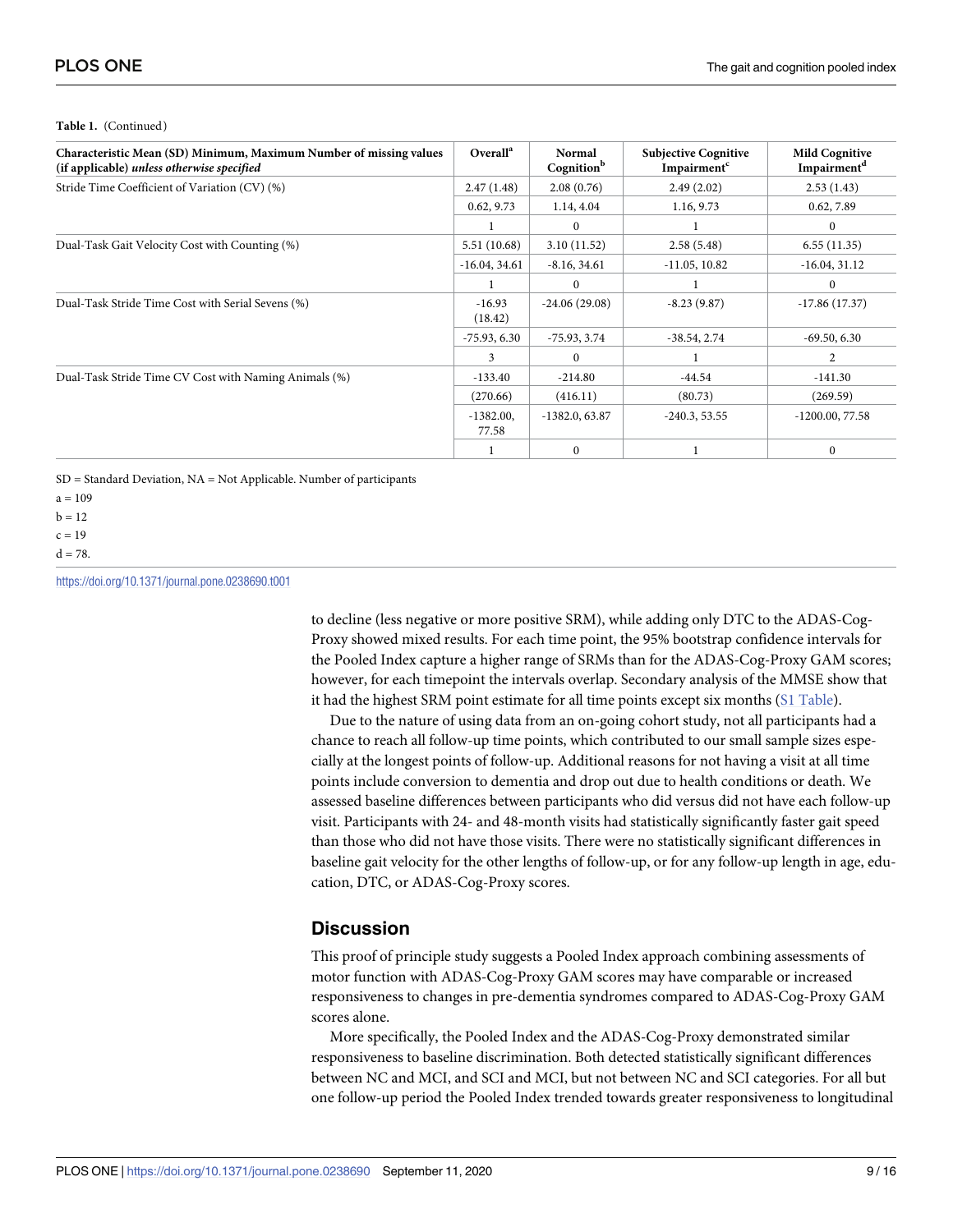<span id="page-9-0"></span>

| Characteristic                        | Mean (SD) Minimum, Maximum Number of missing values (if<br>applicable) unless otherwise specified |  |  |  |  |
|---------------------------------------|---------------------------------------------------------------------------------------------------|--|--|--|--|
| Age (years)                           | 75.17 (6.56)                                                                                      |  |  |  |  |
|                                       | 54.40, 89.60                                                                                      |  |  |  |  |
| Education (years)                     | 15.84 (2.94)                                                                                      |  |  |  |  |
|                                       | 6.00, 20.00                                                                                       |  |  |  |  |
| Sex                                   |                                                                                                   |  |  |  |  |
| Female n (%)                          | 228 (40%)                                                                                         |  |  |  |  |
| Male                                  | 345                                                                                               |  |  |  |  |
| Alzheimer's Disease Assessment Scale- | 9.51(4.63)                                                                                        |  |  |  |  |
| Cognitive Subscale                    | 0, 28                                                                                             |  |  |  |  |
| Mini-Mental State Examination         | 27.78 (1.84)                                                                                      |  |  |  |  |
|                                       | 23, 30                                                                                            |  |  |  |  |
| Rey Auditory Verbal Learning Test (3  | 18.34 (5.64)                                                                                      |  |  |  |  |
| trials)                               | 5,38                                                                                              |  |  |  |  |
| Clinical Dementia Rating Scale-Sum of | 1.02(1.03)                                                                                        |  |  |  |  |
| <b>Boxes</b>                          | 0.00, 4.50                                                                                        |  |  |  |  |
| Trail Making Test A                   | 41.41 (20.08)                                                                                     |  |  |  |  |
|                                       | 17.00, 188.00                                                                                     |  |  |  |  |
|                                       | 4                                                                                                 |  |  |  |  |
| Trail Making Test B                   | 114.8 (65.62)                                                                                     |  |  |  |  |
|                                       | 34.0, 348.0                                                                                       |  |  |  |  |
|                                       | 5                                                                                                 |  |  |  |  |
| Digit Span Forward Test               | 6.64(1.05)                                                                                        |  |  |  |  |
|                                       | 4,8                                                                                               |  |  |  |  |
| Digit Span Backward Test              | 4.71(1.19)                                                                                        |  |  |  |  |
|                                       | 0, 7                                                                                              |  |  |  |  |
|                                       |                                                                                                   |  |  |  |  |

|  |  |  |  |  |  | Table 2. Alzheimer's Disease neuroimaging initiative baseline characteristics. |
|--|--|--|--|--|--|--------------------------------------------------------------------------------|
|--|--|--|--|--|--|--------------------------------------------------------------------------------|

Number of participants = 573, all from ADNI1. Five ADNI 1 participants were missing at least one covariate value for the fifth ADAS-Cog-Proxy candidate model and were excluded solely from analyses pertaining to that model.

<https://doi.org/10.1371/journal.pone.0238690.t002>

decline than the ADAS-Cog-Proxy, but 95% bootstrap confidence intervals always overlapped. For two follow-up periods the point estimate for the ADAS-Cog-Proxy GAM scores detected improvement while the Pooled Index detected worsening; 95% bootstrap confidence intervals for both outcomes cross the point of no change so interpretation of these estimates must be done with caution. Estimates suggesting group-level improvement may be capturing the fact that the trajectory from NC to dementia is not linear, and not all participants are expected to progress to dementia. Motor function decline may not follow the same trajectory as cognitive decline, and has been found to occur in advance of cognitive decline and further disease progression [[25,28–](#page-13-0)[31\]](#page-14-0). An additional possibility to explain improvement on ADAS-Cog-Proxy SRMs while Pooled Index SRMs suggest worsening is practice effects or other inconsistency due to multiple versions of the RAVLT  $[62,63]$  $[62,63]$ , which is one of the GAM covariates—this may artificially improve scores. Importantly, changes in cognitive or motor function abilities alone, or in the ability to engage in motor and cognitive tasks simultaneously, are all important aspects of functionality. Further research is needed to assess whether including gait assessments provide a more realistic assessment of changes in overall disease severity than purely cognitive measures.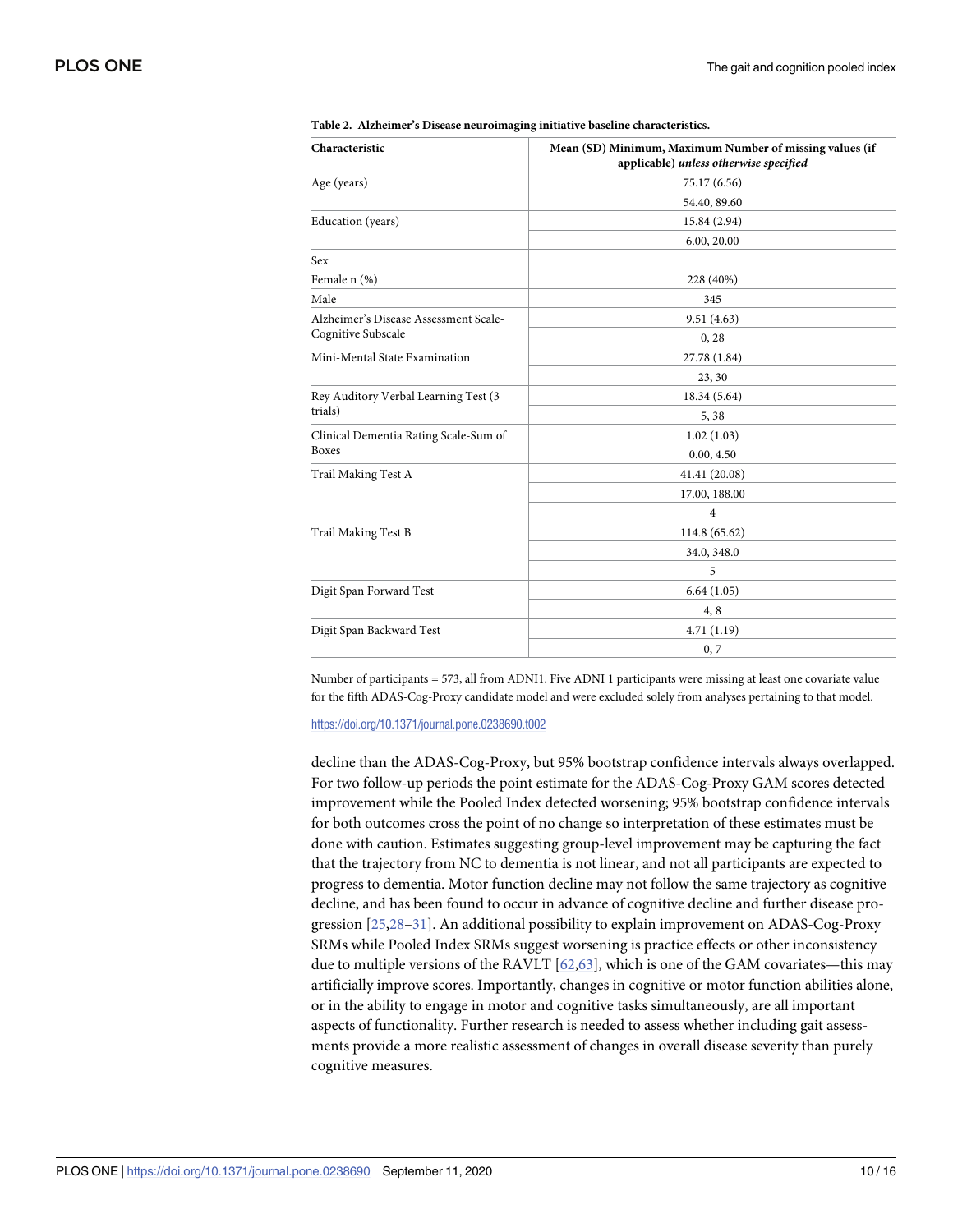| n  | Months of follow-up | $ADASp$ (95% CI)             | $ADASp + GV$ | $ADASp + DTC$ | $ADASp + GV + DTC (95\% CI)$ |
|----|---------------------|------------------------------|--------------|---------------|------------------------------|
| 86 | n                   | $0.14(-0.08, 0.34)$          | 0.17         | 0.18          | 0.23(0.01, 0.47)             |
| 73 | 12<br>$\sqrt{2}$    | $-0.05$ ( $-0.31, 0.17$ )    | $-0.02$      | 0.03          | $0.06$ ( $-0.18$ , $0.31$ )  |
| 55 | 24                  | $-0.24$ ( $-0.49$ , $0.03$ ) | $-0.11$      | $-0.07$       | $0.01$ ( $-0.27, 0.26$ )     |
| 35 | 36                  | $0.23$ ( $-0.08, 0.55$ )     | 0.34         | 0.11          | $0.18(-0.15, 0.56)$          |
| 24 | 48                  | 0.60(0.22, 1.04)             | 0.68         | 0.59          | 0.65(0.31, 1.2)              |

<span id="page-10-0"></span>[Table](#page-6-0) 3. Standardized response means to assess responsiveness to longitudinal change in the Gait and Brain Study.

ADASp = Alzheimer's Disease Assessment Scale-Cognitive Subscale-Proxy, CI = bootstrap Confidence Interval, DTC = Dual Task Cost, GV = Gait Velocity, m = months, n = sample size, + indicates variables were combined using a pooled index approach.

<https://doi.org/10.1371/journal.pone.0238690.t003>

The improvements in longitudinal change responsiveness demonstrated by the Pooled Index were made without including explicit tests of delayed recall or executive function. These cognitive abilities decline in pre-dementia syndromes but are not included on the original ADAS-Cog [\[1](#page-12-0)[,12\]](#page-13-0); previous ADAS-Cog modifications incorporating them have found improvements to responsiveness in pre-dementia studies [[11](#page-13-0),[12,19,20\]](#page-13-0). Given previously found associations between gait velocity and DTC with cognitive abilities, especially executive function, we suspect part of the responsiveness of the Pooled Index is due to gait assessments capturing changes in executive function in addition to motor function aspects of disease progression; assessments of motor and cognitive function are not mutually exclusive [\[39](#page-14-0)[,64,65\]](#page-15-0).

The results from this study are weaker than expected when viewed alongside the larger body of literature demonstrating associations of gait and dual-task cost with cognitive decline and dementia [\[25–](#page-13-0)[30,33](#page-14-0),[34\]](#page-14-0). Within the last decade, a new predementia syndrome, motoric cognitive risk syndrome, including both cognitive and motor deficits was introduced; it has been found to be prevalent internationally and have an association with conversion to dementia, suggesting the relationship between cognitive and motor decline is widespread [[35](#page-14-0),[66](#page-15-0)]. In terms of baseline discrimination, gait and dual-task parameters similar to those used in the present study have been found to distinguish between subtypes of MCI (amnestic vs. nonamnestic) and dementia [[33,34,36\]](#page-14-0). In terms of longitudinal change, motor function, assessed with gait and dual task cost, has been found to occur in advance of cognitive decline and to predict future cognitive decline and conversion to dementia [[1,](#page-12-0)[26](#page-13-0)–[30,32,37\]](#page-14-0). Further, the combination of gait and cognitive measures has been found to better predicted dementia than either test alone [\[31\]](#page-14-0). Despite these advancements in understanding the natural history of cognitive and motor decline there is less research on developing an outcome measure that aligns with these advancements and optimizes different types of responsiveness; the present study provides a starting point—given the findings are not as clear as anticipated this further highlights a need for further research.

Outcome measures that assess motor and cognitive abilities at the same time may reduce inefficiencies in testing protocols and better detect meaningful changes in functionality or overall disease severity. Further practical advantages of using quantitative gait assessments for outcome measurement include language independence, non-invasive administration procedures, measurement precision, and for the DTC paradigm each participant serves as their own control. Advantages of gait velocity specifically are that it can be easily measured using only a stopwatch.

Similar advantages of using gait measures in a research setting apply to a clinical setting where ease and comprehensiveness of measurement are a priority. For example, gait velocity is a marker of overall health and the amount of dementia pathology, e.g. beta amyloid in the brain, is not necessarily associated with cognitive or functional decline. Adding gait measures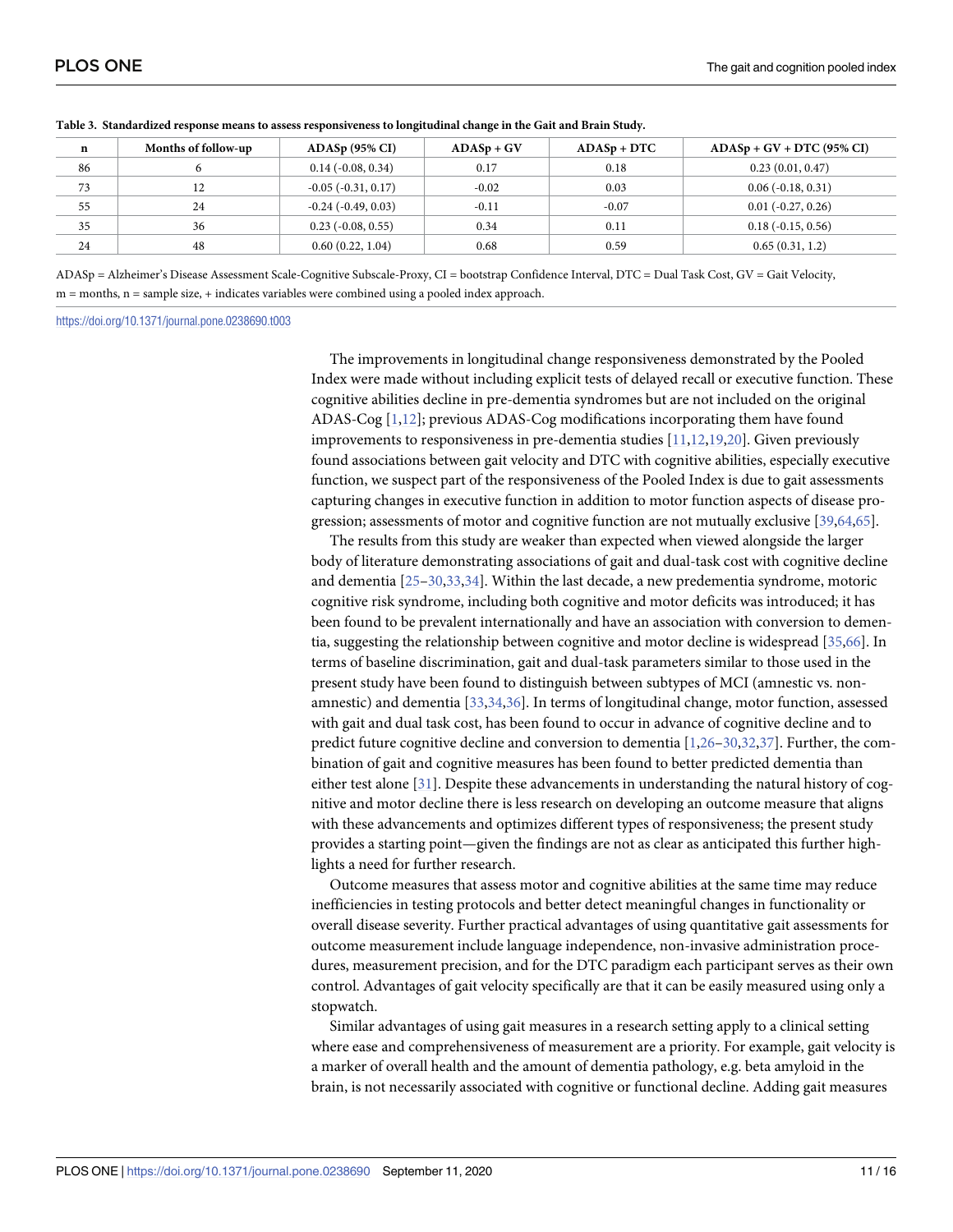<span id="page-11-0"></span>to neuropsychological testing in a clinical setting is both feasible and may provide a more accurate picture of progression to dementia and of overall health more generally. To get to this point more research is needed to develop a valid and reliable measure that includes both cognitive and motor assessments and is associated with clinically relevant outcomes. Testing of the measure would need to happen to assess responsiveness in both research and clinical settings as good performance in one setting does not always transfer to another [[14–16\]](#page-13-0).

An additional contribution of this study is our framework for developing the ADAS-Cog-Proxy. The process outlined in the S1 Appendix may be followed when there is an appropriate research question but not all necessary variables present in a single available database. Using a predictive model to obtain estimates of a missing variable allows preliminary tests of hypotheses without the time and resources that would be required to collect new data.

Main limitations of our study include small sample sizes, which may have contributed to some of the inconsistency in responsiveness across time points, missing data, and not using the original ADAS-Cog. The large proportion of missing data for the RAVLT and CDR-SB especially at longer follow-up visits may reduce the validity of imputation. There is a possible censoring bias given not all participants reached all time points, which is further suggested by the time points where participants who have the visit had faster baseline gait velocity (associated with overall health) than those who did not reach that time point. Our results should be replicated when a dataset with both ADAS-Cog and gait parameters collected under a common protocol becomes available. Two ADAS-Cog-Proxy GAM covariates were collected one month prior to ADAS-Cog administration, which may have contributed extra noise to the GAM development and led to an underestimate of accuracy. Restricting our Pooled Index to only gait velocity single and DTC with the ADAS-Cog-Proxy represents the trade-off in information value between practicality and measurement intensiveness. The derived units of the Pooled Index are also difficult to interpret and not directly comparable to ADAS-Cog scores.

In conclusion, our study used a proof of principle approach to explore whether adding motor tests to the ADAS-Cog would increase responsiveness to cognitive status and longitudinal changes. Our findings indicate a need for future research and researchers who are planning pre-dementia studies or developing new outcome measures may consider including gait assessments as part of a comprehensive test battery. Future steps include replicating the Pooled Index using the original ADAS-Cog, assessing responsiveness with larger subsamples of converters across all levels of disease severity from NC to dementia, further investigating direction of change identified by motor and cognitive measures, and assessing responsiveness to treatment effects in pre-dementia populations.

#### **Supporting information**

**S1 [Appendix](http://www.plosone.org/article/fetchSingleRepresentation.action?uri=info:doi/10.1371/journal.pone.0238690.s001). ADAS-Cog-Proxy development details.** (DOCX)

**S1 [Table.](http://www.plosone.org/article/fetchSingleRepresentation.action?uri=info:doi/10.1371/journal.pone.0238690.s002) Secondary analysis: Mini mental state examination responsiveness to group-level within-person measured change over time.** (DOCX)

#### **Acknowledgments**

Portions of this study used data from the Alzheimer's Disease Neuroimaging Initiative (ADNI). Thus, data collection and sharing for this project was partially funded by ADNI (National Institutes of Health Grant U01 AG024904) and DOD ADNI (Department of Defense award number W81XWH-12-2-0012). ADNI is funded by the National Institute of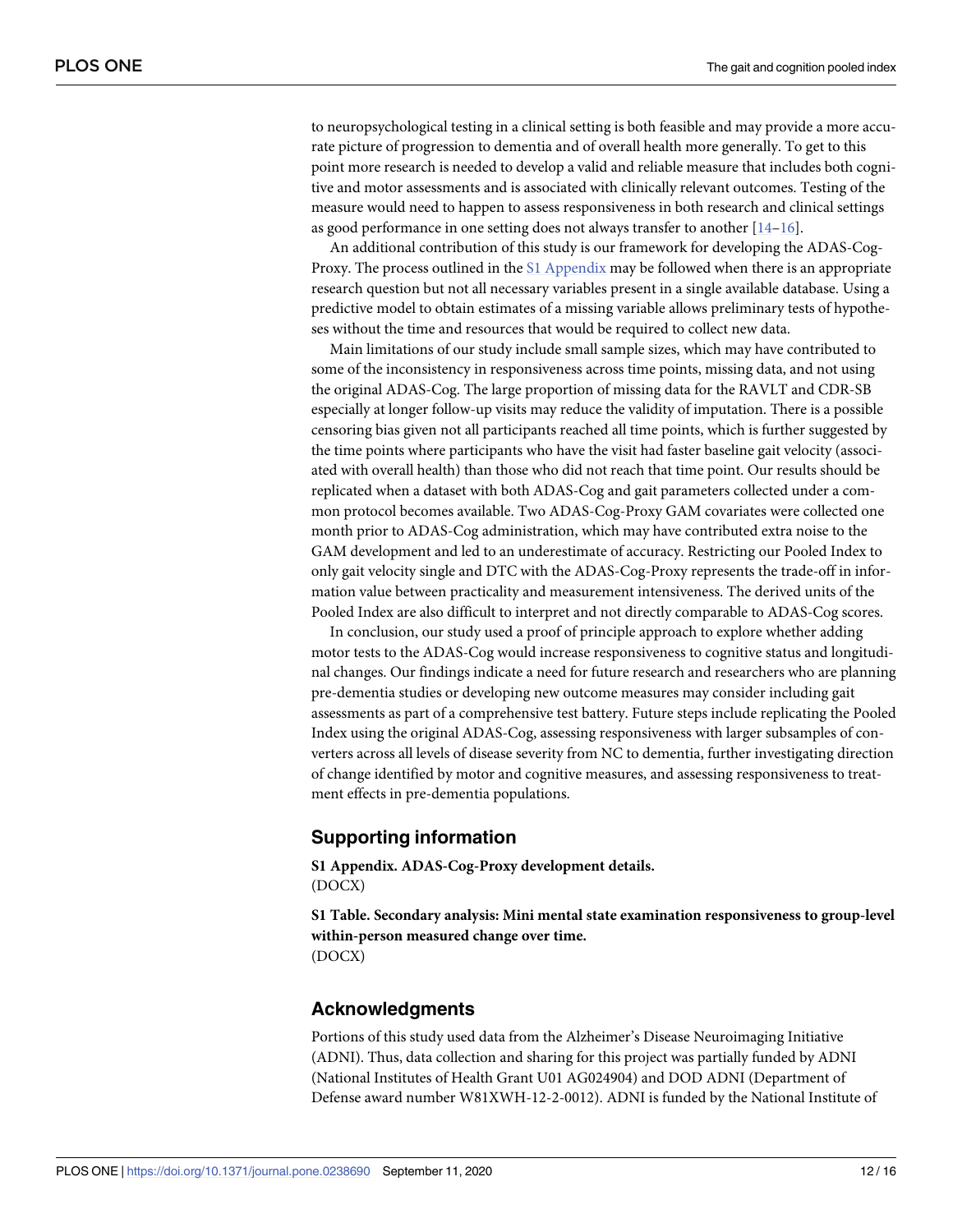<span id="page-12-0"></span>Biomedical Imaging and Bioengineering, and through contributions from: AbbVie, Alzheimer's Association; Alzheimer's Drug Discovery Foundation; Araclon Biotech; BioClinica, Inc.; Biogen; Bristol-Myers Squibb Company; CereSpir, Inc.; Cogstate; Eisai Inc,; Elan Pharmaceuticals, Inc.; Eli Lilly and Company; Eurolmmun; F. Hoffmann-La Roche Ltd and its affiliated company Genentech, Inc.; Fujirebio; GE Healthcare; IXICO Ltd.; Janssen Alzheimer Immunotherapy Research & Development, LLC.; Johnson & Johnson Pharmaceutical Research & Development LLC.; Lumosity; Lundbeck; Merk & Co., Inc.; Meso Scale Diagnostics, LLC.; NeuroRx Research; Neurotrack Technologies; Novartis Pharmaceuticals Corporation; Pfizer Inc.; Piramal Imaging; Servier; Takeda Pharmaceutical Company; and Transition Therapeutics. The Canadian Institutes of Health Research is providing funds to support ADNI clinical sites in Canada. Private sector contributions are facilitated by the Foundation for the National Institutes of Health [\(www.fnih.org\)](http://www.fnih.org/). The grantee organization is the Northern California Institute for Research and Education, and the study is coordinated by the Alzheimer's Therapeutic Research Institute at the University of Southern California. ADNI data are disseminated by the Laboratory for Neuro Imaging at the University of Southern California.

A listing of all ADNI investigators, their role with ADNI, and affiliation can be found at: [http://adni.loni.usc.edu/wp-content/uploads/how\\_to\\_apply/ADNI\\_Acknowledgement\\_List.](http://adni.loni.usc.edu/wp-content/uploads/how_to_apply/ADNI_Acknowledgement_List.pdf) [pdf](http://adni.loni.usc.edu/wp-content/uploads/how_to_apply/ADNI_Acknowledgement_List.pdf) The principal investigator is Michael W. Weiner, MD and e-mail addresses categorized by type of question can be found at: <http://adni.loni.usc.edu/about/contact-us/>

#### **Author Contributions**

**Conceptualization:** Jacqueline K. Kueper, Daniel J. Lizotte, Manuel Montero-Odasso, Mark Speechley.

**Formal analysis:** Jacqueline K. Kueper.

**Funding acquisition:** Jacqueline K. Kueper, Manuel Montero-Odasso, Mark Speechley.

**Methodology:** Jacqueline K. Kueper, Daniel J. Lizotte, Manuel Montero-Odasso, Mark Speechley.

**Resources:** Manuel Montero-Odasso, Mark Speechley.

**Supervision:** Daniel J. Lizotte, Manuel Montero-Odasso, Mark Speechley.

**Writing – original draft:** Jacqueline K. Kueper.

**Writing – review & editing:** Jacqueline K. Kueper, Daniel J. Lizotte, Manuel Montero-Odasso, Mark Speechley.

#### **References**

- **[1](#page-1-0).** Rosen WG, Mohs RC, Davis KL. A New Rating Scale for Alzheimer ' s Disease. Am J Psychiatry. 1984; 141(11):1356–64.
- **[2](#page-1-0).** Mielke MM, Roberts RO, Savica R, et al. Assessing the Temporal Relationship Between Cognition and Gait: Slow Gait Predicts Cognitive Decline in the Mayo Clinic Study of Aging. J Gerontol A Biol Sci Med Sci 2013; 68:929–37.
- **3.** Verghese J, Robbins M, Holtzer R, et al. Gait dysfunction in mild cognitive impairment syndromes. J Am Geriatr Soc 2008; 56:1244–51
- **4.** Aggarwal NT, Wilson RS, Beck TL, Bienias JL, Bennett DA. Motor dysfunction in mild cognitive impairment and the risk of incident Alzheimer disease. Arch Neurol 2006; 63:1763–9.
- **5.** Buchman AS, Bennett DA. Loss of motor function in preclinical Alzheimer's disease. Expert Rev Neurother 2011; 11:665–76.
- **6.** Liu-Ambrose TY, Ashe MC, Graf P, et al. Increased risk of falling in older community-dwelling women with mildcognitive impairment. Phys Ther. 2008; 88:1482–1491.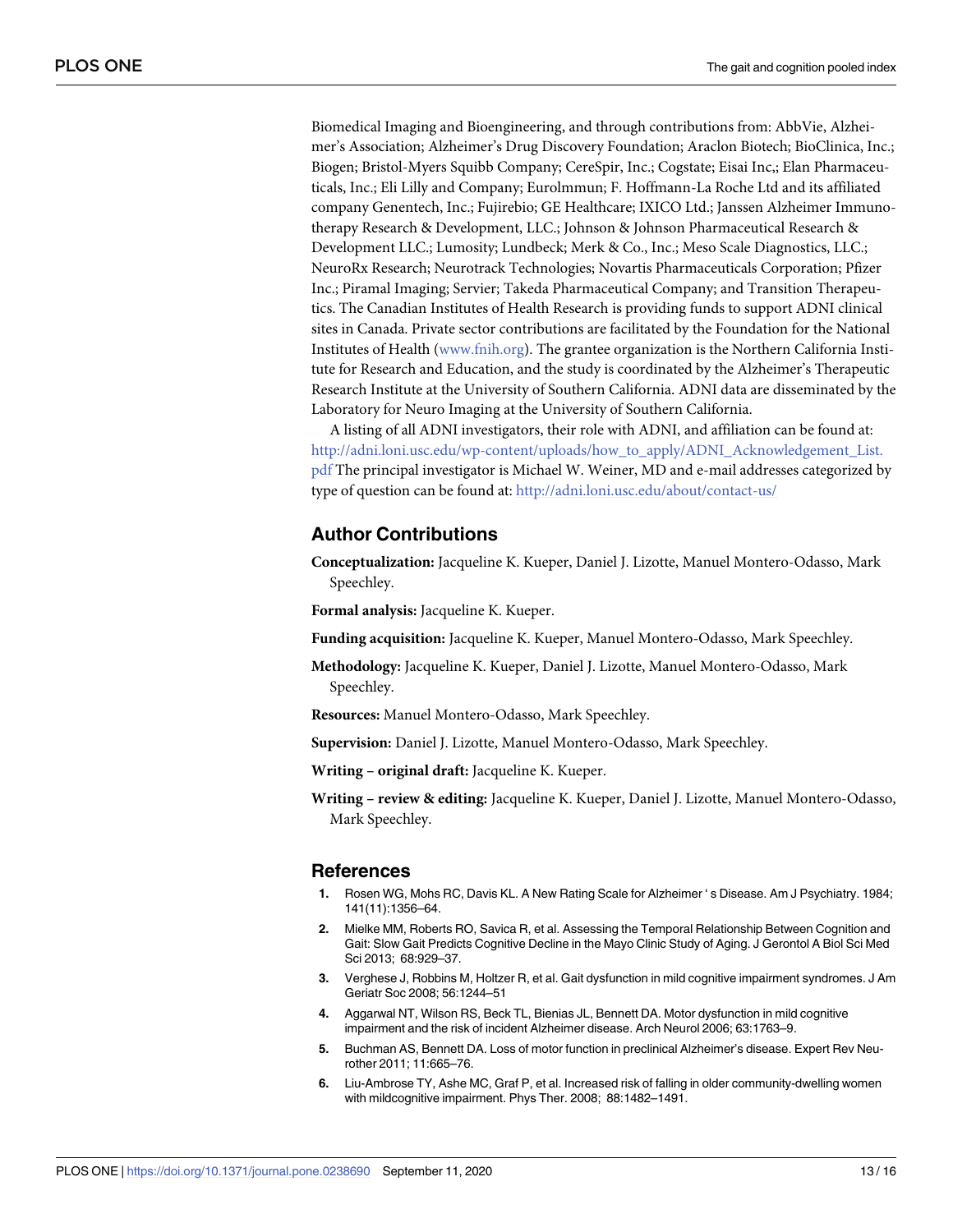- <span id="page-13-0"></span>**[7](#page-1-0).** Waite LM, Grayson DA, Piguet O, et al. Gait slowing as a predictor of incident dementia: 6-year longitudinal data from the Sydney Older Persons Study. J Neurol Sci. 2005; 229–230:89–93.
- **[8](#page-1-0).** Albert MS, DeKosky ST, Dickson D, Dubois B, Feldman HH, Fox NC, et al. The diagnosis of mild cognitive impairment due to Alzheimer's disease: Recommendations from the National Institute on Aging-Alzheimer's Association workgroups on diagnostic guidelines for Alzheimer's disease. Alzheimer's & Dementia. 2011 May 1; 7(3):270–9.
- **[9](#page-1-0).** Petersen RC, Caracciolo B, Brayne C, Gauthier S, Jelic V, Fratiglioni L. Mild cognitive impairment: A concept in evolution. J Intern Med. 2014; 275(3):214–28.
- **[10](#page-1-0).** Llano D a, Laforet G, Devanarayan V. Derivation of a new ADAS-cog composite using tree-based multivariate analysis: prediction of conversion from mild cognitive impairment to Alzheimer disease. Alzheimer Dis Assoc Disord. 2011; 25(1):73–84.
- **[11](#page-10-0).** Raghavan N, Samtani MN, Farnum M, Yang E, Novak G, Grundman M, et al. The ADAS-Cog revisited: Novel composite scales based on ADAS-Cog to improve efficiency in MCI and early AD trials. Alzheimer's Dement. 2013; 9(1 SUPPL.):1–19.
- **[12](#page-1-0).** Skinner J, Carvalho JO, Potter GG, Thames A, Zelinski E, Crane PK, et al. The Alzheimer's Disease Assessment Scale-Cognitive-Plus (ADAS-Cog-Plus): An expansion of the ADAS-Cog to improve responsiveness in MCI. Brain Imaging Behav. 2012; 6(4):489–501.
- **[13](#page-1-0).** Kueper JK, Speechley M, Montero-Odasso M. The Alzheimer's Disease Assessment Scale-Cognitive Subscale (ADAS-Cog): Modifications and Responsiveness in Pre-Dementia Populations. A Narrative Review. J Alzheimer's Dis. 2018; 63(2):423–44.
- **[14](#page-1-0).** Beaton DE, Bombardier C, Katz JN, Wright JG. A taxonomy for responsiveness. J Clin Epidemiol. 2001; 54(12):1204–17.
- **15.** Krishner B, Guyatt G. A methodological framework for assessing health indices. J Chron Dis. 1985; 38 (1):27–36.
- **[16](#page-1-0).** Husted JA, Cook RJ, Farewell VT, Gladman DD. Methods for assessing responsiveness. J Clin Epidemiol. 2000; 53(5):459–68.
- **[17](#page-1-0).** De Bruin AF, Diederiks JPM, De Witte LP, Stevens FCJ, Philipsen H. Assessing the responsiveness of a functional status measure: The Sickness Impact Profile versus the SIP68. J Clin Epidemiol. 1997; 50 (5):529–40.
- **[18](#page-1-0).** Wouters H, Gool WAVW van, Schmand B, Lindeboom R. Revising the ADAS-cog for a more accurate assessment of cognitive impairment. Alzheimer Dis. 2008; 22(3):236–44.
- **[19](#page-4-0).** Lowe DA, Balsis S, Benge JF, Doody RS. Adding Delayed Recall to the ADAS-cog Improves Measurement Precision in Mild Alzheimer's Disease: Implications for Predicting Instrumental Activities of Daily Living. Psychol Assess. 2015; 27(4):1234–40.
- **[20](#page-10-0).** Sano M, Raman R, Emond J, Thomas RG, Petersen R, Schneider JLS, et al. Adding Delayed Recall to the Alzheimer Disease Assessment Scale is Useful in Studies of Mild Cognitive Impairment But Not Alzheimer Disease. Alzheimer Dis Assoc Disord. 2011; 25(2):122–7.
- **21.** Wessels A, Siemers E, Andersen S, Holdridge K, Sims J, Sundell K, et al. A combined measure of cognition and function for clinical trials: The integrated Alzheimer's Disease Rating Scale (iADRS). J Prev Alzheimers Dis. 2015; 2(4):227–41.
- **22.** Huang Y, Ito K, Billing CB, Anziano RJ. Development of a straightforward and sensitive scale for MCI and early AD clinical trials. Alzheimer's Dement. 2015; 11(4):404–14.
- **[23](#page-1-0).** Wang J, Logovinsky V, Hendrix SB, Stanworth SH, Perdomo C, Xu L, et al. ADCOMS: a composite clinical outcome for prodromal Alzheimer's disease trials. J Neurol Neurosurg Psychiatry. 2016;jnnp-2015- 312383.
- **[24](#page-1-0).** Montero-Odasso M. Gait as a biomarker of cognitive impairment and dementia syndromes. Quo vadis? Eur J Neurol. 2016; 23(3):437–8.
- **[25](#page-1-0).** Montero-Odasso M, Verghese J, Beauchet O, Hausdorff JM. Gait and Cognition: A Complementary Approach to Understanding Brain Function and the Risk of Falling. J Am Geriatr Soc. 2012; 60 (11):2127–36.
- **[26](#page-1-0).** Deshpande N, Metter EJ, Bandinelli S, Guralnik J, Ferrucci L. Gait speed under varied challenges and cognitive decline in older persons: a prospective study. Age Ageing. 2009; 38(5):509–14.
- **27.** Camicioli R, Howieson D, Oken B, Sexton G, Kaye J. Motor slowing precedes impaiment in the oldest old. Neurology. 1998; 50(5):1496–8.
- **[28](#page-9-0).** Buracchio T, Dodge HH, Howieson D, Wasserman D, Kaye J. The Trajectory of Gait Speed Preceding Mild Cognitive Impairment. Arch Neurol. 2010; 67(8):980–6.
- **29.** Beauchet O, Annweiler C, Callisaya ML, De Cock AM, Helbostad JL, Kressig RW, et al. Poor Gait Performance and Prediction of Dementia: Results From a Meta-Analysis. J Am Med Dir Assoc. 2016;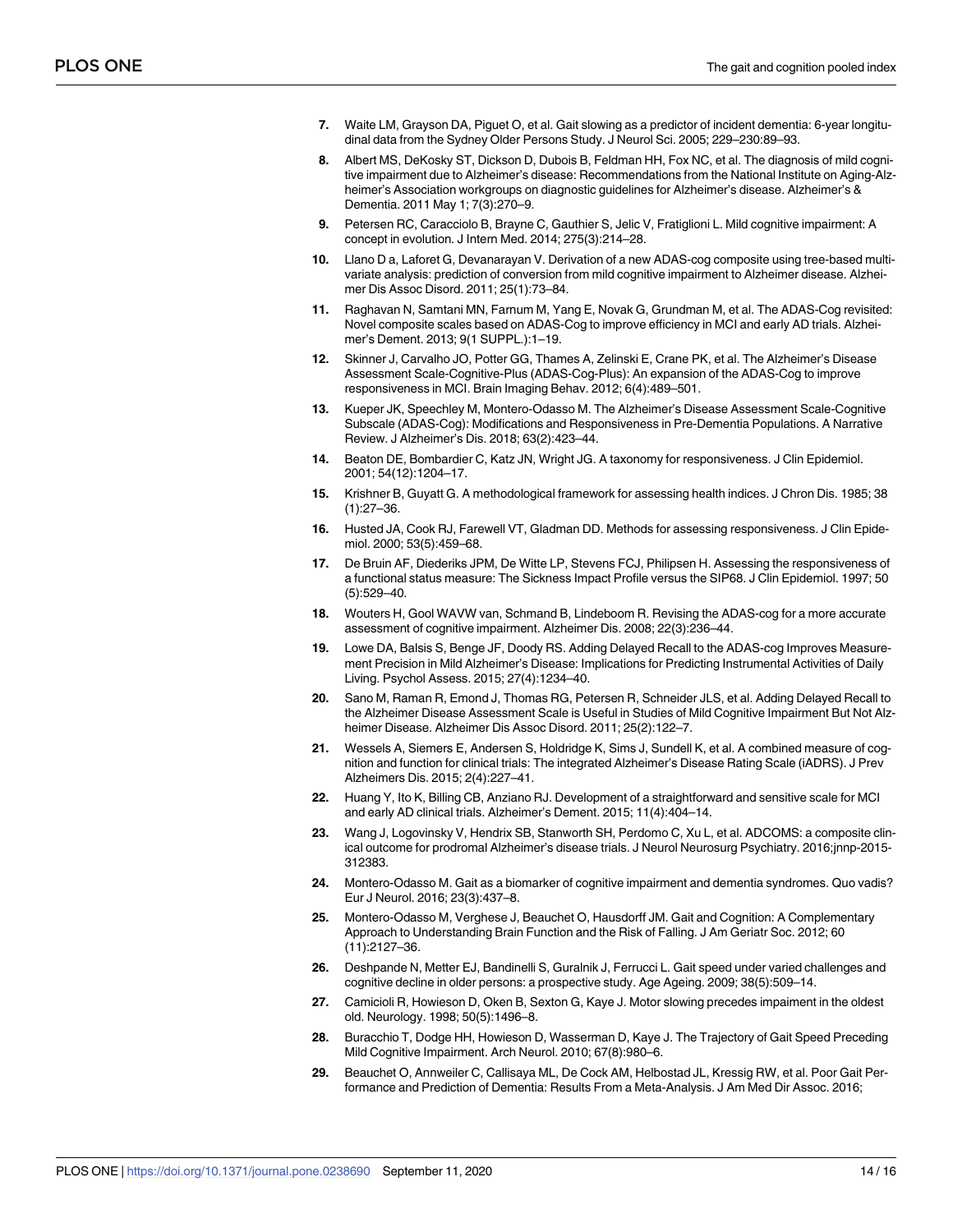- <span id="page-14-0"></span>**[30](#page-10-0).** Kueper JK, Speechley M, Lingum NR, Montero-Odasso M. Motor function and incident dementia: A systematic review and meta-analysis. Age Ageing. 2017; 46(5):729–38.
- **[31](#page-1-0).** Montero-Odasso MM, Barnes B, Speechley M, Muir Hunter SW, Doherty TJ, Duque G, et al. Disentangling Cognitive-Frailty: Results From the Gait and Brain Study. J Gerontol A Biol Sci Med Sci. 2016; 71 (11):1476–1482.
- **[32](#page-10-0).** Beauchet O, Allali G, Montero-Odasso M, Sejdić E, Fantino B, Annweiler C. Motor phenotype of decline in cognitive performance among community-dwellers without dementia: Population-based study and meta-analysis. PLoS One. 2014; 9(6).
- **[33](#page-1-0).** Montero-Odasso M, Oteng-Amoako A, Speechley M, Gopaul K, Beauchet O, Annweiler C, et al. The motor signature of mild cognitive impairment: Results from the gait and brain study. Journals Gerontol —Ser A Biol Sci Med Sci. 2014; 69(11):1415–21.
- **[34](#page-1-0).** Allali G, Annweiler C, Blumen H, Callisaya M, De Cock A-M, Kressig R, et al. Gait phenotype from MCI to moderate dementia: Results from the GOOD initiative. Eur J Neurol. 2016; 23(3):527–41.
- **[35](#page-1-0).** Verghese J, Annweiler C, Ayers E, Bennett DA, Stephanie A, Buchman AS, et al. Motoric cognitive risk syndrome Multicountry prevalence and dementia risk. Neurology. 2014; 83(8):718–26.
- **[36](#page-1-0).** Montero-Odasso M, Muir SW, Speechley M. Dual-task complexity affects gait in people with mild cognitive impairment: The interplay between gait variability, dual tasking, and risk of falls. Arch Phys Med Rehabil. 2012; 93(2):293–9.
- **[37](#page-1-0).** Montero-Odasso MM, Sarquis-Adamson Y, Speechley M, Borrie MJ, Hachinski VC, Wells J, et al. Association of Dual-Task Gait With Incident Dementia in Mild Cognitive Impairment. JAMA Neurol. 2017; 54 (3):S154.
- **[38](#page-1-0).** Hausdorff JM, Schweiger A, Herman T, Yogev-Seligmann G, Giladi N. Dual task decrements in gait among healthy older adults: Contributing factors. J Gerontol A Biol Sci Med Sci. 2008; 63 (12):133501343.
- **[39](#page-1-0).** Hausdorff JM, Yogev G, Springer S, Simon ES, Giladi N. Walking is more like catching than tapping: Gait in the elderly as a complex cognitive task. Exp Brain Res. 2005; 164(4):541–8.
- **[40](#page-2-0).** Montero-Odasso M, Casas A, Hansen KT, Bilski P, Gutmanis I, Wells JL, et al. Quantitative gait analysis under dual-task in older people with mild cognitive impairment: a reliability study. J Neuroeng Rehabil. 2009; 6(1):35.
- **[41](#page-2-0).** Folstein MF, Folstein SE, McHugh PR. "Mini-mental state". A practical method for grading the cognitive state of patients for the clinician. J Psychiatr Res. 1975; 12(3):189–198. [https://doi.org/0022-3956\(75\)](https://doi.org/0022-3956%2875%2990026-6) [90026-6](https://doi.org/0022-3956%2875%2990026-6)
- **[42](#page-2-0).** Nasreddine ZS, Phillips NA, Bedirian V, et al. The Montreal Cognitive Assessment, MoCA: a brief screening tool for Mild Cognitive Impairment. JAGS. 2005; 53:695–699. [https://doi.org/10.1111/j.1532-](https://doi.org/10.1111/j.1532-5415.2005.53221.x) [5415.2005.53221.x](https://doi.org/10.1111/j.1532-5415.2005.53221.x)
- **[43](#page-2-0).** Strauss E, Sherman EMS Spreen O. A compendium of neuropsychological tests: Administration, norms, and commentary. 3<sup>rd</sup> ed. Oxford: Oxford University Press; 2006.
- **[44](#page-2-0).** Annweiler C., Beauchet O., Bartha R. et al. Slow gait in MCI is associated with ventricular enlargement: results from the Gait and Brain Study. J Neural Transm 120, 1083–1092 (2013). [https://doi-org.proxy1.](https://doi-org.proxy1.lib.uwo.ca/10.1007/s00702-012-0926-4) [lib.uwo.ca/10.1007/s00702-012-0926-4](https://doi-org.proxy1.lib.uwo.ca/10.1007/s00702-012-0926-4)
- **[45](#page-3-0).** ADNI Procedures Manual [Internet]. 2005. Available from: [http://adni.loni.usc.edu/wp-content/uploads/](http://adni.loni.usc.edu/wp-content/uploads/2010/09/ADNI_GeneralProceduresManual.pdf) [2010/09/ADNI\\_GeneralProceduresManual.pdf](http://adni.loni.usc.edu/wp-content/uploads/2010/09/ADNI_GeneralProceduresManual.pdf)
- **[46](#page-3-0).** Wood SN. Generalized Additive Models: An Introduction with R. Boca Raton: Taylor & Francis Group; 2006. Available from: [http://doi.wiley.com/10.1111/j.1541-0420.2007.00905\\_3.x](http://doi.wiley.com/10.1111/j.1541-0420.2007.00905_3.x)
- **[47](#page-3-0).** Friedman J, Hastie T, Tibshirani R. Regularization paths for generalized linear models via coordinate descent. J Stat Softw. 2010; 33(1):1–22.
- **[48](#page-3-0).** Schrag A, Schott JM. What is the clinically relevant change on the ADAS-Cog? J Neurol Neurosurg Psychiatry. 2012; 83(2):171–3.
- **[49](#page-3-0).** van Buuren S, Groothuis-Oudshoorn K. Mice: Multivariate imputation by chained equations. J Stat Softw. 2011; 45(3):1–67.
- **[50](#page-3-0).** White IR, Royston P, Wood AM. Multiple imputation using chained equations: Issues and guidance for practice. Stat Med. 2011; 30(4):377–99.
- **[51](#page-3-0).** GAITRite | World Leader in Temporospatial Gait Analysis [Internet]. [cited 2020 Apr 16]. Available from: <https://www.gaitrite.com/>
- **[52](#page-4-0).** Abdi H. Coefficient of variation. Encylopedia Res Des. 2010; 2.
- **[53](#page-4-0).** Burke WJ, Houston MJ, Boust SJ, Roccaforte WH: Use of the Geriatric Depression Scale in dementia of the Alzheimer type. J Am Geriatr Soc 1989; 37:856–860.